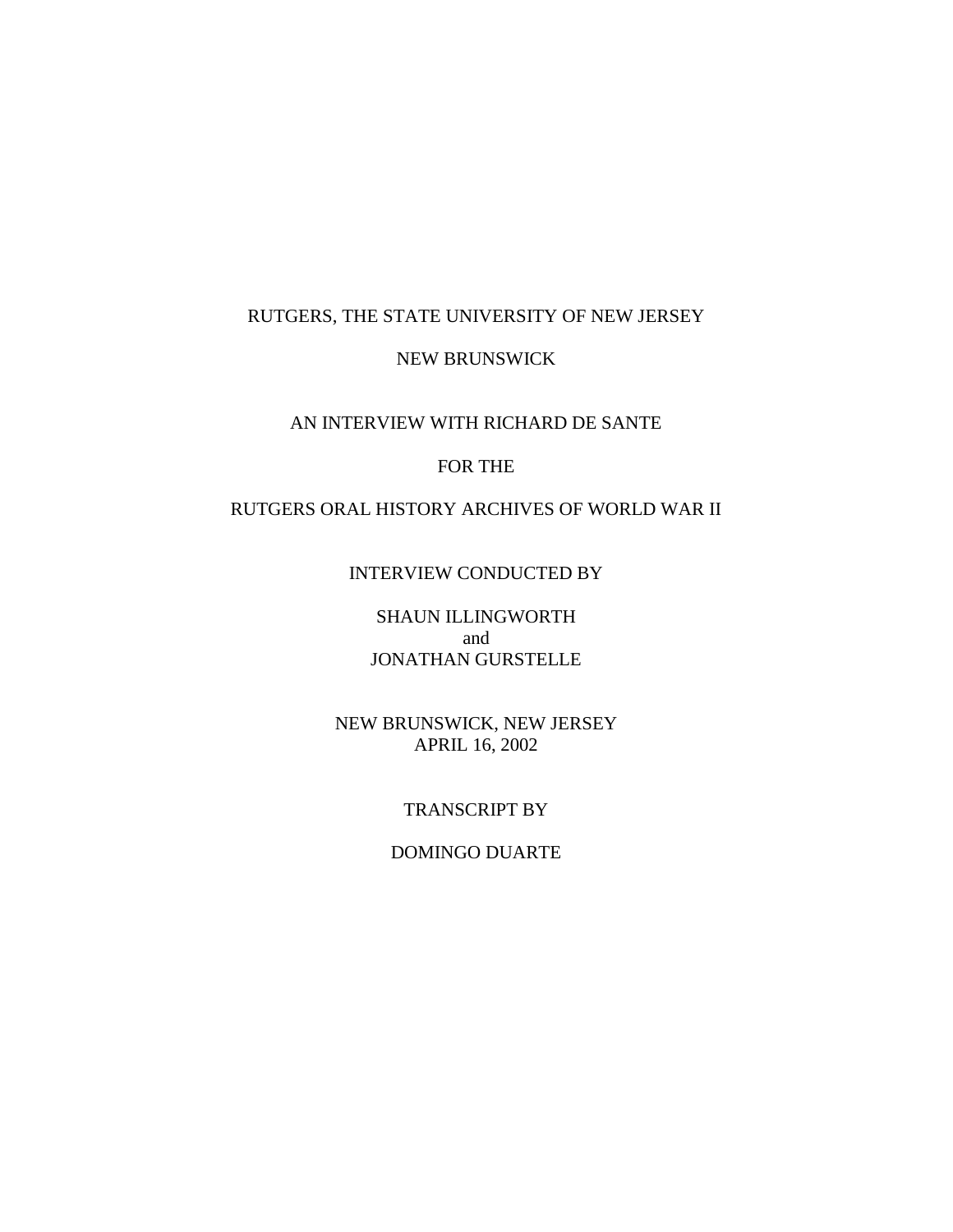Jonathan Gurstelle: This begins an interview with Richard de Sante on April 16, 2002, in New Brunswick, New Jersey, conducted by Jonathan Gurstelle and Shaun Illingworth. Mr. de Sante, to begin, can you tell us a little bit about your family?

Richard de Sante: Yes, I have one brother and I had one sister. … That was the extent of my family. My parents were both born in this country. ... My father is of Italian extraction. My mother is Irish. My mother came from the Troy, New York, area. My father came from the Massachusetts area. They got married in 1913, I was wrong there [on the pre-interview survey] on the date, and my father worked for Swift and Company, [the] meat people

### JG: What did he do at Swift?

RD: He was a bookkeeper, and they moved down to Long Branch, I don't know how it came about, but, it came about, he moved down there, and they had a daughter, born on … February 15, 1918. My brother was born in 1920, he was on the 30th of October, and I was born two years later, 1922, on the 20th of October, so, [that was] the three of us. My parents, of course, they're both deceased now, and my sister died several years ago of breast cancer, before it was, you know, very popular, because she didn't really recognize it. By the time she caught on, it was too late. My brother's still alive and well. He is eighty-two, now, yes, I guess he's just about eightytwo, and I'm about eighty. What else do you want to know about my family?

Shaun Illingworth: Do you know how or when your father's family immigrated to the United States?

RD: No. You know, what happened [was], he was, as I say, of Italian descent, we weren't interested in that when we were your age. About when my father passed on, we became interested, but, then, it was almost too late. Because when he was young, he was here, his father had a roving eye and left ... his mother, and he just went someplace, and his mother died, and my father was raised by his sister, and he doesn't have much Italian heritage. He didn't tell us too much about it. He didn't even know how to speak Italian, and it was so bad, he was running for office in Long Branch, which is a heavily Italian populated town, and he had to take Italian lessons, [laughter] but, anyhow, what was I saying now? I lose my train of thought once in awhile. Give me a prompt.

JG: Which office did your father run for in Long Branch?

RD: I guess it was councilman. He didn't make it. [laughter] At that time, … let's see, what was he? I think he was a Democrat, and he got mad at the Democrats, and he became a Republican, [laughter] … because politics is local, all local. … He worked for Swift and Company, as a bookkeeper, and he used to do books on the side. He's a general accountant. He never became a CPA, but, he was pretty good, and he had a lot of big accounts, local builders and things like that. … For awhile, [laughter] this is an interesting story, he would do income taxes for a lot of the old Italian people in the area, who, "Don't speaka good English," you know, that talk like that, … and he was dying. He had several mini strokes and he had a lot of things wrong with him. He was gradually dying, over a period of maybe eight months, and these people started calling, asking him to do their taxes for them, and we said, "He can't do them. He's sick." They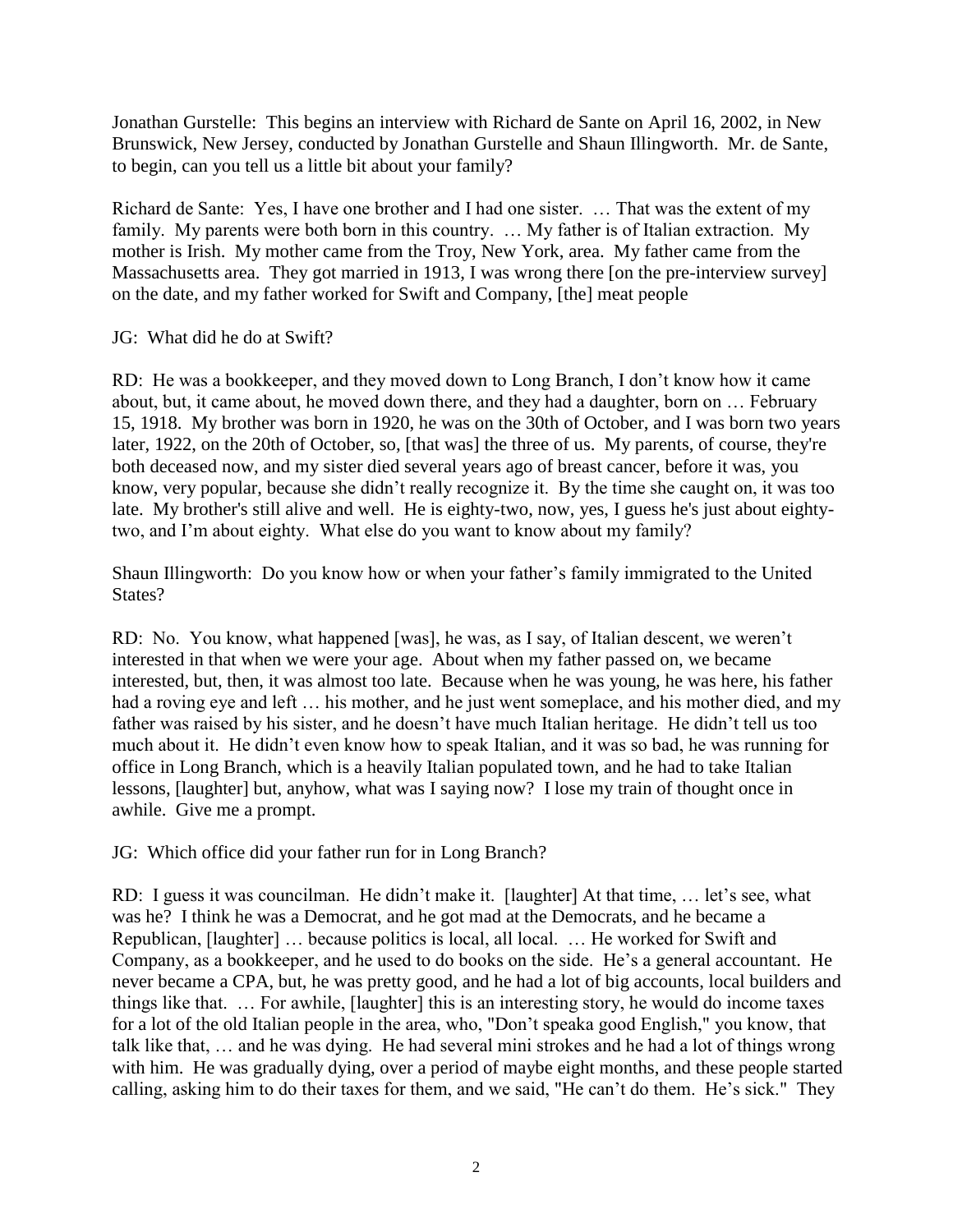kept saying, "Hey, Mr. de Sante'll do 'em," you know, and so, they kept pestering and pestering, and, finally, we said, "All right." My brother and I got their things from … the year before. We'd never done an income tax and we got them out, and looked at them, and just faked them out, made them all for the next year for all those people; nothing happened. [laughter] Don't record that for Uncle Sam, [laughter] but, it worked, you know. We did that, but, that's what my father did, … but, my brother and I never went into the business with him. We could have. My brother … took a business course. He went to St. Peter's College and he worked for (Simmons?) Company for most of his working life. He's retired now and I went to Rutgers Engineering School.

SI: What was it like to grow up in West Long Branch?

RD: I grew up in Long Branch, which is a town of about thirty thousand people. It was a lot different than it is now. Now, it's almost, oh, half Hispanic, I would say, and … there was a very small African-American population, we didn't call them that then, but, maybe five percent or something like that. It was torn with a lot of strife between the politicians. Nobody was happy. Everybody was sniping at everybody else, you know. It never got any place. Only recently, within the last five years, have they got a group of people in there who are working all together and the town's coming back. You've been reading in the papers about a major, major revitalization of the town, so, it shows you what you can do if you work together, you know. … We used to have little races with automobiles. You could not do today what we did then. We would drive around in our cars, turn the lights out, and try to play hide and seek, try to catch a guy, go through people's backyards. [laughter] There were no cars around, you know. You couldn't do it today. That was one thing I remember. The other was, sometime during my growing up, the police started to get radios, radio cars. They didn't have them before and this had a major effect on Halloween. Prior to that, you know, you could do what you wanted to do, but, once they got the radio cars, they got on top of everything, and they cut down our activities quite a bit. I remember that. One other thing we did that you guys don't have the fun of doing is, Fourth of July, we could legitimately buy a lot of fireworks. We weren't very well off, so, my father would wait until the night of the 3rd of July to buy the fireworks, because they always reduced the price, right. He'd go and haggle with the local guy, whoever it was, to get the fireworks, and we'd shoot them off. We would take these little salutes and put them in cans, and, the best thing to do, we used hub caps, because hub caps wouldn't explode, but, the cans would only take, maybe, three shots, and they're all ripped apart. Some cans were better than others. We used to get to know the good cans and the bad cans. [laughter] So, we did that, too, and one other thing that I thought about that you guys don't have the fun of doing, and other younger people, a lot of games we played that they don't even think about today, you know, like ring-oleveo, kick the can, Johnny jump up, that kind of stuff. … You may never have even heard of them. …

SI: We have heard of some of them.

RD: Yes, and we had a game where we took a stick and cut the ends of it down, so [that] it was tapered, and you hit it … on one end, … hit it with a stick, and then, you'd see how far you could hit it, you know, that kind of stuff, but, a lot of games, oh, and then, the knife, remember the penknife? … You take the penknife, open it up, and you'd start flipping from your fingers, from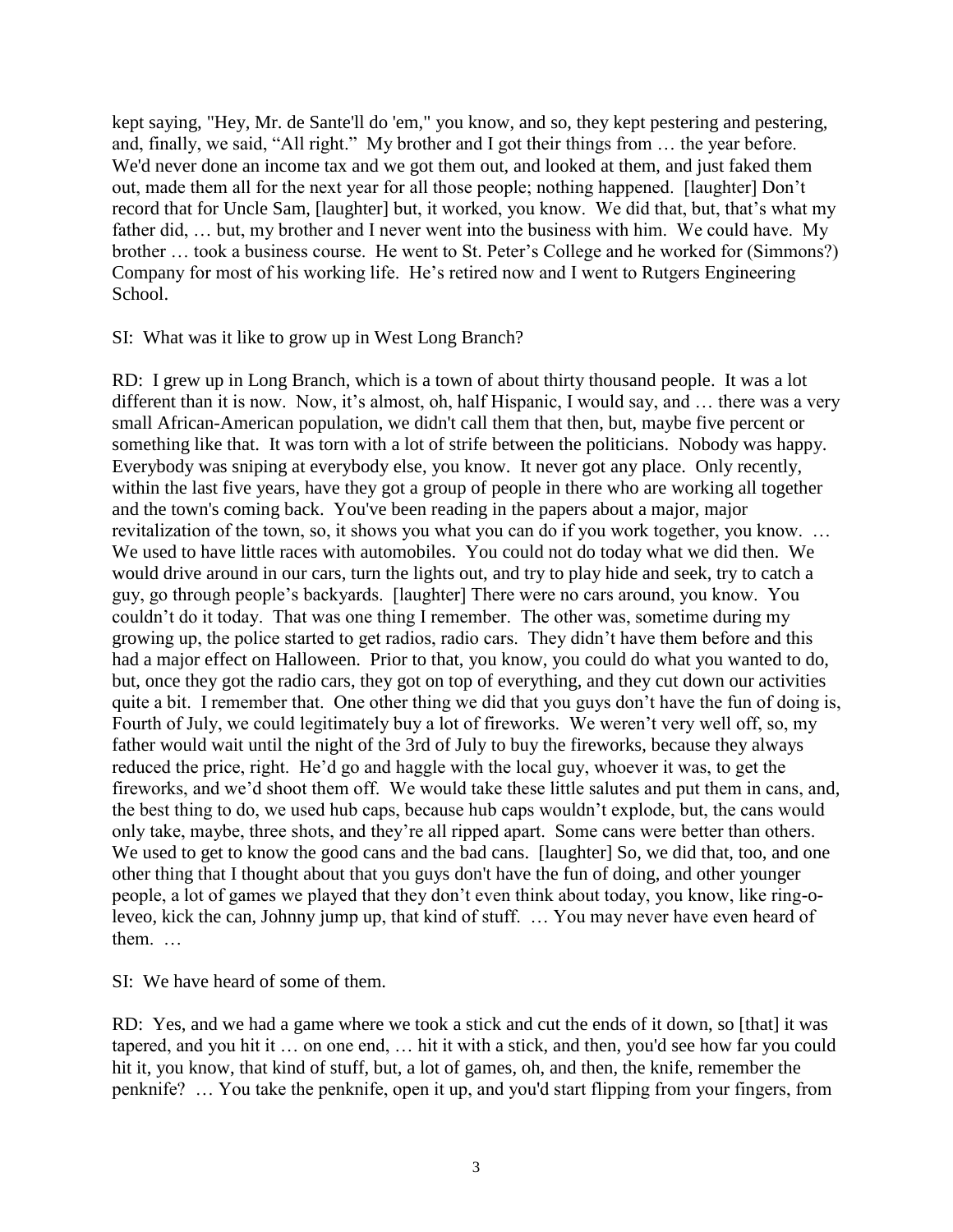your elbows, shoulders, ears, and go all the way around, and the guy who missed had to start all over again, see who'd get through the whole thing. I forget what that was called, that and marbles, but, you don't have anything like that now.

SI: No, it is all video games.

RD: No. [laughter]

JG: Was your neighborhood mostly Italian-American?

RD: Predominantly, I would say, Italian and Irish, the town was, yes. We lived in a two-family house, we rented the house, and, as I say, my father was a bookkeeper and he didn't have an awful lot of money. I don't know exactly when, maybe some time before World War II, the bank, … they owned the house, he was renting from them, they said, "We're selling the house. Somebody's going to buy it, so, you're going to have to get out." He got frightened, so, he turned around, borrowed money and bought the house. … That made a major change, but, you know, that was it. So, we had a two-family house, another family next to us. We used to play ballgames in the backyard and there were two brothers that were [there], like, my brother and I were this and they were like that, one older than us, you know. … So, me and the older guy would play together against the two middle guys, and we'd play touch football. [laughter] … That family, the father was a postman and a gardener and every year, about August, he would order a load of manure and it would come in with a horse driven thing, and the backyard stunk, but, it was good for the flowers. So, the manure would go in the middle of his side of the backyard. So, when we played football, we'd take three steps and cut to the poop, you know, right around again, use it as a "pick off" play, kind of, you know. [laughter] So, we had a lot of fun.

SI: Was Long Branch primarily a rural farming community then?

RD: I don't think it was a farming community, no, but, it wasn't a commuting community either. I'm really not sure, but, there weren't too many farms there. They had about thirty thousand people in the town, twenty-five, thirty thousand, which was pretty good.

SI: Did many people come down from New York and Pennsylvania during the summer?

RD: Every summer, from Newark, especially, that area, mostly Italians. … They'd all come down and either rent a house or they had a house that they would use, yes. … My brother and I both worked as locker boys, you know, and as lifeguards, you know, as we kept progressing up the scale. We worked there almost every summer. I picked up two melanomas working on the beach, one of them here, one on my back. They discovered them in the early '80s, but, it comes when you're, you know, … really young, tough sunburn. It's very popular now to get melanoma, you know, but not then.

SI: Did the Shore play a big part in your life as a child and teenager?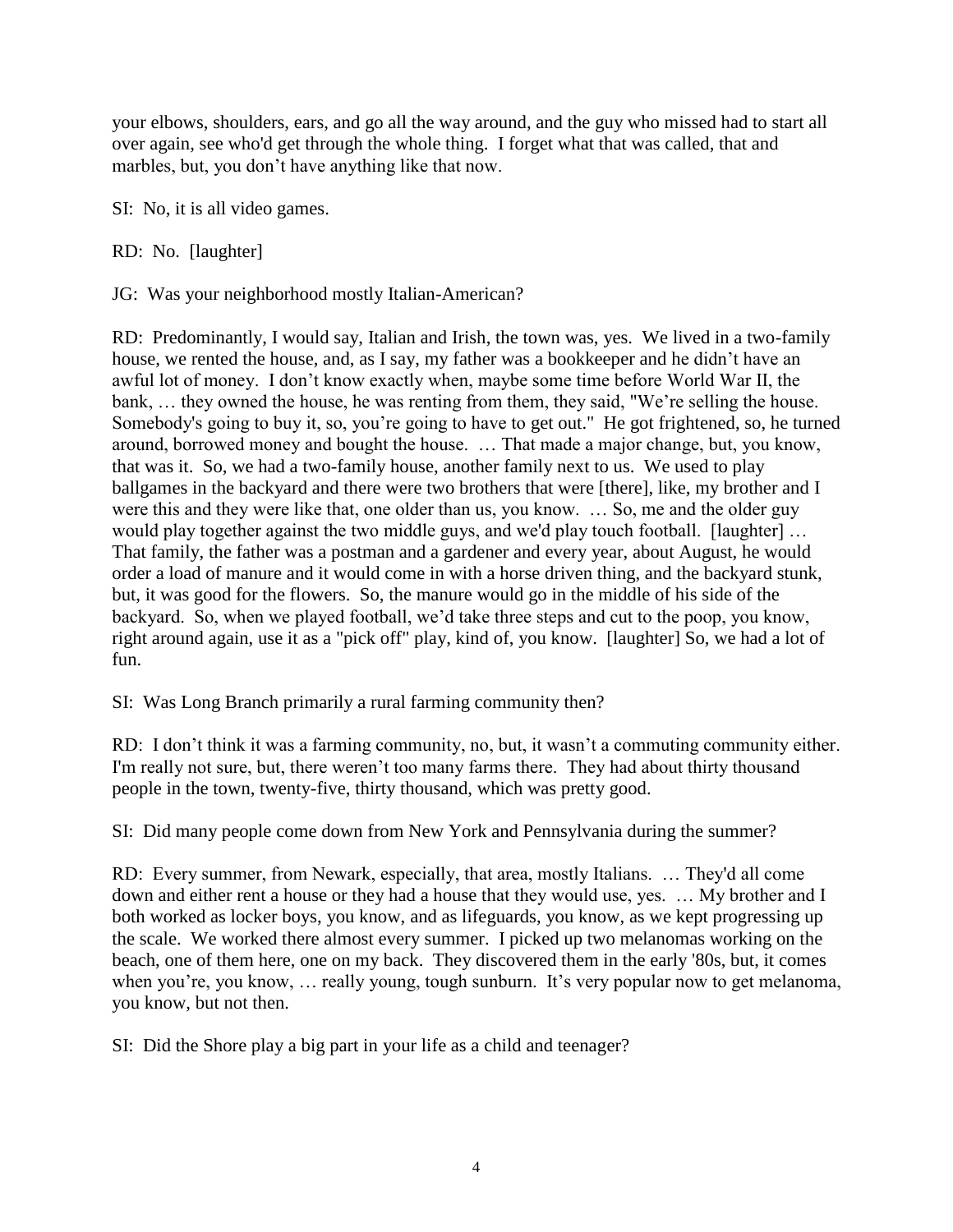RD: Oh, yes. I loved the beach, never really liked boating, but, I used to swim all the time when we worked. We used to take boats out and ride waves with boats, you know, and ride waves on our belly, and … slither, on about three inches of water, you could slide across the water. … I loved it. Now, I don't go in the ocean at all anymore. [laughter]

JG: Did you have any other hobbies or activities growing up?

RD: Yes. … We had a field behind our house and a bunch of the local kids would clean it out. We'd start a fire, burn all the brush and straighten it out and have a baseball field. We played baseball. We played football. We didn't play much basketball. We had a couple of dogs that were greyhounds. At that time, Long Branch had dog-racing, you know. They had a stadium and they used to run greyhounds, and they did what they do today, it's kind of popular today, they give greyhounds away, you've heard of that? Yes, well, we got two of them. The first one we got was a black one, his name was Tom Shadow, and my mother was cooking some chops on the stove and the dog went right up and took the chop right out of the pan, and nobody could touch him in the house. [laughter] My father went over to him and the dog growled. … We had a dirt cellar and the dog was in there. The dog dug his way out and took off, and we just let him go, we didn't want him, because he was not a friendly guy. So, we got another one and this one's name was Kansas Blue. He was white with a big brown spot on him and he was a nice guy. We had him for about eight years. We used to take him up to the local field, where we had also played football, we called it the station field, it was up by the railroad station. It was a good size, about the size of a football field, and it had a hedge all around, with a couple of entrances. So, we'd put ourselves at the entrances and let the dog go. He'd just run and run and run and he'd get exhausted. My mother would send us shopping and, whenever she went to her pocketbook to get the change out, the dog would know, and he'd come, and he wanted to go out with us. So, he'd get so excited, he'd wag his tail and he wagged his tail so hard that he broke the skin on it. It's hard to believe. Well, they can't feel their tail, but, it bleeds a lot. So, he splattered blood all over the house. So, we're trying to stop the blood. [laughter] So, my mother wraps it up in tape and bandages, you know, all that stuff, "Whoosh," that all goes. So, we had a long time trying to get that straightened out. Finally, we got it straightened out, but, he was a good dog. We finally gave him away to a farmer in Eatontown, a nearby town. … He was starting to get kind of, like I am now, fat, you know.

JG: What was your relationship like with your brother and sister when you were growing up?

RD: My brother and I were pretty close. We were two years apart. We used to play a lot together. [When] we went to school, you know, I was one year behind him. … I picked up a grade in grammar school, so, I caught up with him one. So, we did a lot of things together. We played a lot of games with all the local kids, you know, but, it wasn't all organized like you guys have, or like the kids today have. We'd just go up there and whoever was there, we'd pick sides and play football, baseball, like that.

SI: What role did religion play in your life?

RD: We're all Catholics.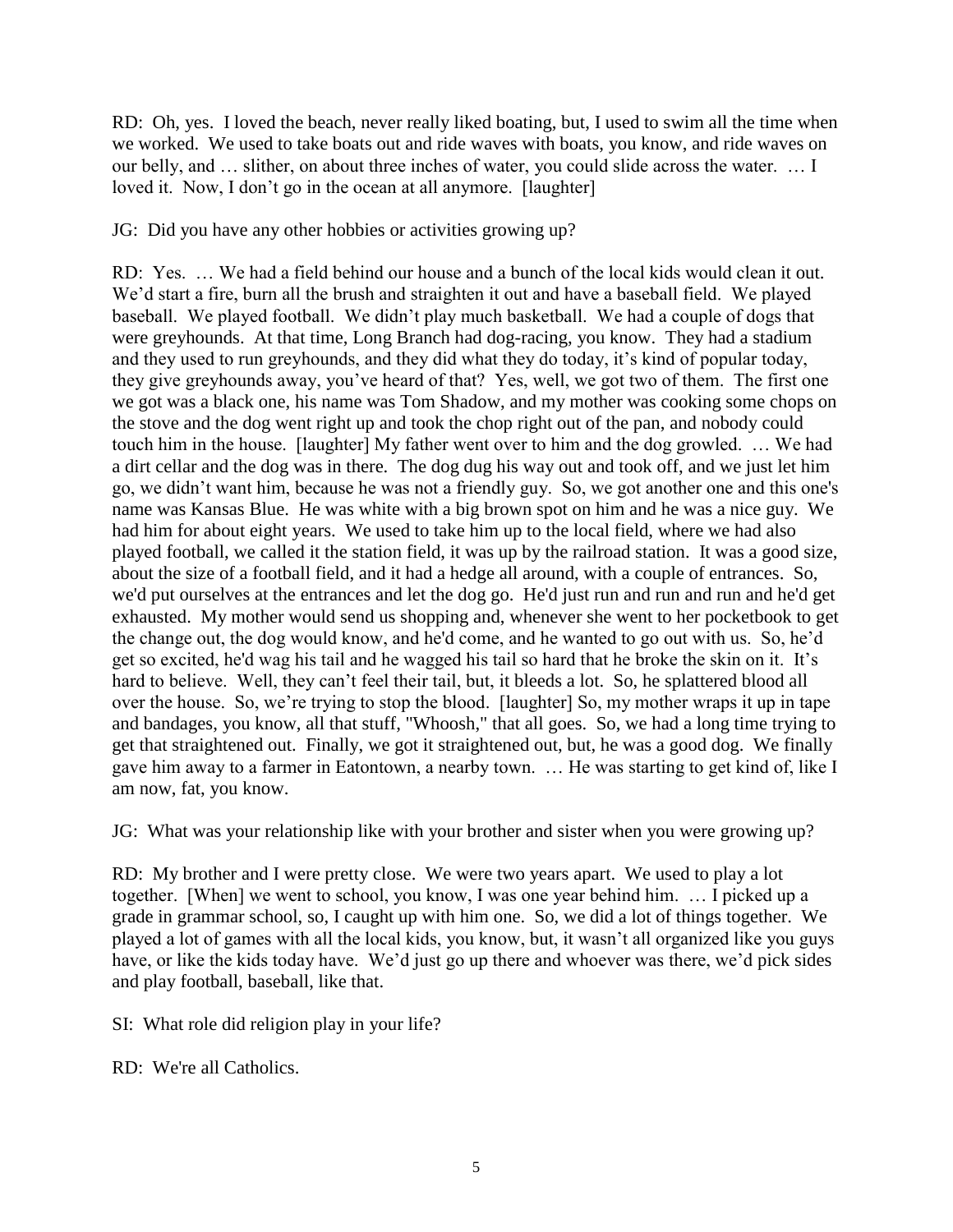SI: Did you go to church every Sunday?

RD: Oh, yes, I still go. I went to a parochial grammar school and a parochial high school. So, Rutgers was my first non-parochial institution of learning.

SI: Was your elementary school nearby?

RD: Yes, it was about three blocks away. We walked. When we went to high school, that was seven miles away. We went to Red Bank Catholic High School; no transportation provided by the State or anybody, so, … we hitchhiked or walked. So, we'd walk most of the way and, sometimes, half of the way, never the full way, we'd always get a ride somehow, but, in [some] cases, we'd take a bus.

JG: Did your mother work while you were growing up?

RD: No, no. … She had a sister with us, Theresa. She was an unmarried woman. She lived with ... our family, she was ... an aunt who stayed with us all the time, but, my mother never worked. My mother had an eye problem. I don't know what it was, but, … something wrong with it. It was set off to the side, she couldn't see very well. When she got older, she had to sit right in front of the TV to watch, so, she was a homebody.

SI: When you first entered elementary school, were your classmates the children of firstgeneration Americans and immigrants?

RD: I guess, yes.

SI: Was it a situation where not every kid spoke English?

RD: No, didn't have that at all, no. I misunderstood you. … They spoke like you and I do. … [When] I look back, I have a graduation picture from grammar school and they were either Italian or Irish, yes.

SI: Were you taught by nuns?

RD: Nuns, yes. You know what that experience is?

SI: No, but, I was taught by brothers.

RD: Well, the nuns [Mr. de Sante bangs the table to demonstrate the nuns' preferred method of discipline].

SI: Oh, yes.

RD: Never hurt anybody, really. In fact, I remember, growing up, I can't remember what part of my growing up period it was, but, I read an incident of a teacher in New York City being sued by a parent because they had, you know, chastised their son or child, or hit him or something, and I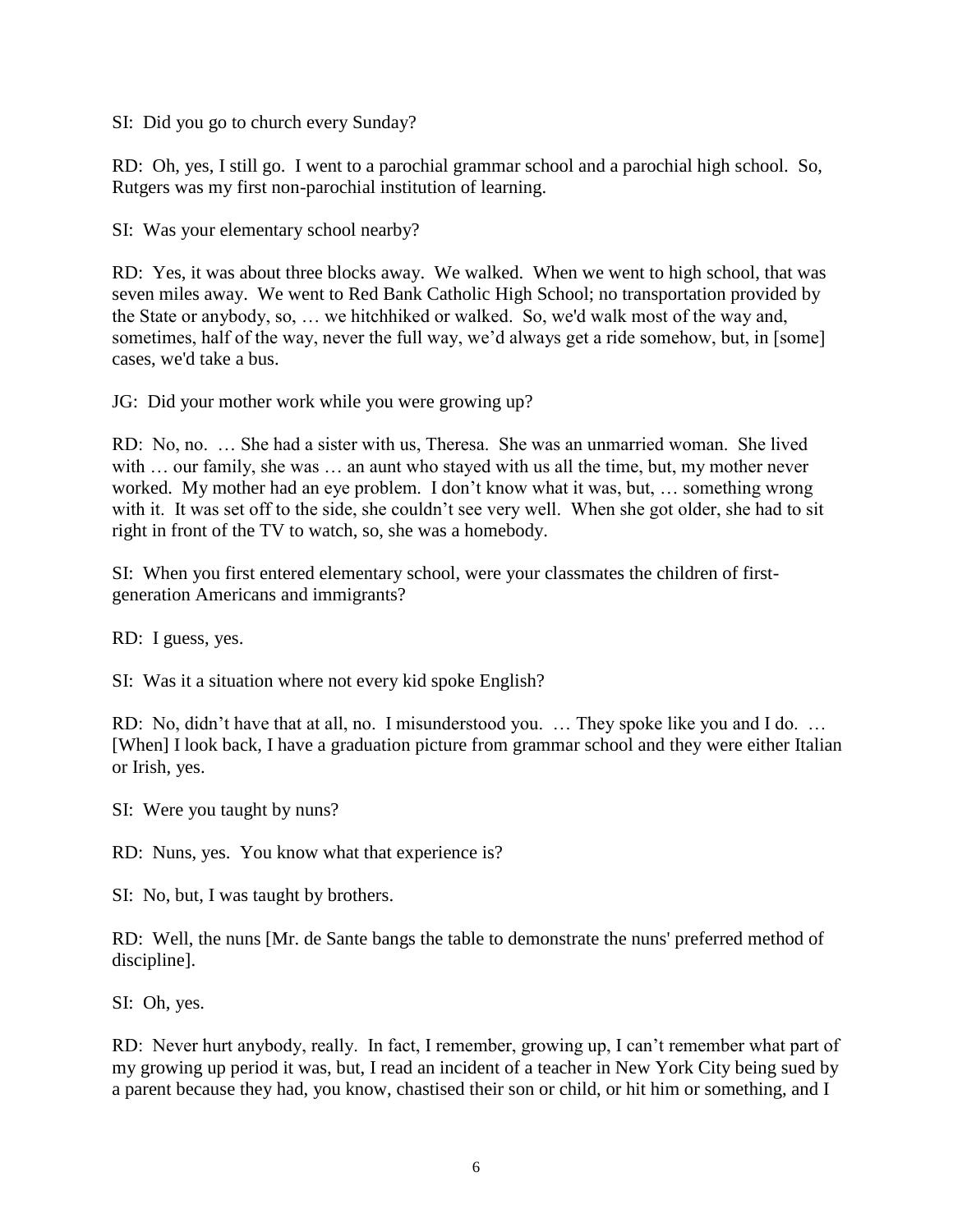thought to myself, "This is the end of the beginning," and it was, because once … they took [that] away from the teachers, any kind of control they had, and, now, it's nothing. So, that was the beginning of the end, but, I never got hurt by the nuns, frightened, but, not hurt. [laughter]

SI: Which subjects were you most interested in elementary and high school?

RD: Scientific studies, you know, physics, math, things like that. That's why I went into engineering. … I was the first one to go to college in my family. … My sister, who went to, also, parochial school, girls' school, was offered a scholarship, but, she didn't take it. I'm not sure why, I guess she was frightened or whatever, you know, and my brother, when he graduated from high school, he took a year off, wasn't sure what to do, because it was, I got out in … '39, he got out in '38, but, I got out in '39, from Red Bank Catholic, and I wasn't sure what to do, but, I had, again, good marks. I was … second or third in my class of about two hundred people and they used to grade you ninety-two, ninety-four, not A-B-C, and, you know, three-tenths of a point separated the first, second, third, fourth, you know. … It's a precise judgment on something which is not that precise, but, anyhow, I decided I would go into engineering. I don't think it was the right thing for me, but, I did it, because … I did very well in all the subjects, but, I wasn't really that practical. … What did we get on to that subject from? I can't remember.

SI: I had asked about your favorite subjects.

RD: Oh, yes. Let me tell you about some of my instances at Rutgers, or is it jumping ahead a little bit?

SI: We can jump ahead.

RD: [laughter] I have a very distinct memory of a professor named [A. Lloyd] Greenlees. He was a physics professor and he said, "How would you students like an open book exam?" Did you ever take an open book exam?

SI: Once or twice.

RD: Well, we'd never heard of it before. So, we said, "What is it?" He said, "Well, you can bring all the books you want. You don't have to crib. You don't have to put things on your cuffs." "Great, we'll do it." Well, we learned our lesson. One of the questions, I can't remember it exactly, but, it was something like this, "A man is flying in an airplane, he has a hot dog, and he drops the hot dog out of the airplane. By the time it reaches the ground, it has expanded so much. Now, the coefficient of expansion of a hot dog is so-and-so. How high was the airplane?" Well, I keep looking in the book, ... hot dog, airplane, I can't find it. [laughter] I couldn't find a damned thing, but, I don't think anybody could. … Then, we found out that the problem was finding out what the problem is. That's the big thing, but, it taught us a lesson. So, I never forgot that one.

SI: Was Red Bank Catholic just starting up then?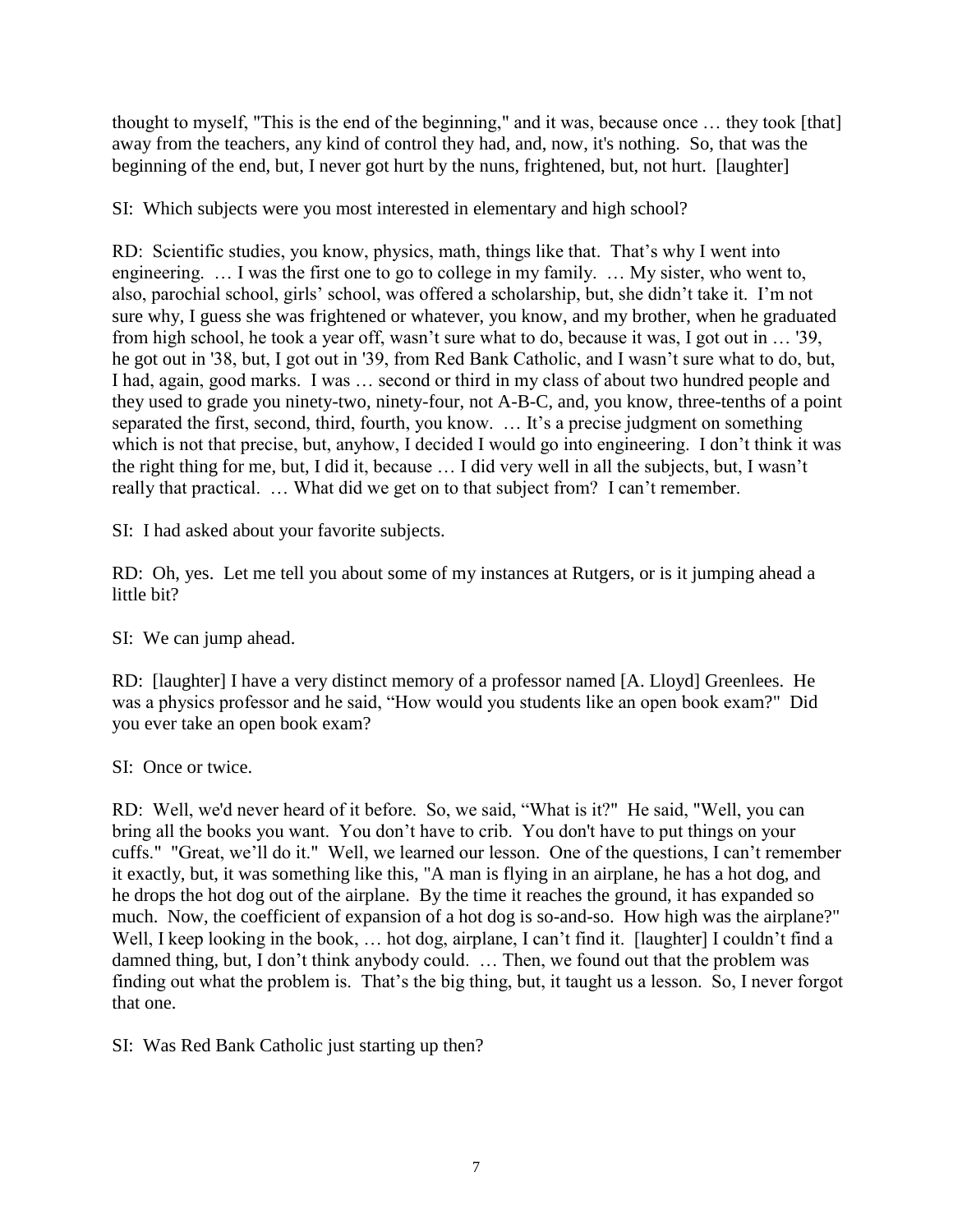RD: … No. In fact, … when I went in there, it was the ninth grade, there was a grammar school and a high school, and the students who were in the ninth grade with me were (the first students in the group?), so, the school was nine years old then.

SI: I see the building now and it is quite large. Was it more like the one-room classroom then?

RD: Yes. … What do you mean "one-room?"

SI: Well, maybe not one-room classrooms, but, smaller.

RD: Yes, the classroom's about this size. We'd have thirty people in there, maybe.

SI: Close-knit, that is what I wanted to say.

RD: Yes. There's a lot more buildings there. One guy in our class had a car, I remember that. Everybody, you know, gravitated to him, you know, and he was the big wheel, but, now, the guy who doesn't have a car is unusual, right, in high school?

JG: Did you have a job while you were in high school?

RD: Yes, I worked at the beach, for the City of Long Branch. In fact, I worked as a lifeguard. … Also, you know the boardwalk in Long Branch? I nailed a lot of that down, me and another guy. I remember, we, "Boom, boom, boom," you know, a lot of work. [laughter]

SI: My grandfather grew up in Matawan and he told me about Ku Klux Klan activities in the area in the 1920s and anti-Catholic attacks. Do you remember anything like that from your childhood?

RD: I remember stories about it, in West Long Branch.

SI: I believe I remember him saying that there was some activity out there also.

RD: Yes, … what had happened, in Long Branch, it wasn't too much, but, in West Long Branch, it was a community of people who didn't want any Italians in there. They wouldn't let them in the, it's a volunteer fire department, wouldn't let them in there at all, and they wouldn't let them in, … they were held back, and they used to have meetings, but, … I don't know how it broke down, but, it gradually broke down, but, that was a hot bed of the Ku Klux-ers, in West Long Branch, which is just next to Long Branch; it's like next to New Brunswick, you know, like Highland Park.

JG: Did you encounter any discrimination then?

RD: You know, I remember something, not serious, not much, but, my name belies my face. I don't look Italian at all, I don't think I do, and I remember some people making some remarks about Italians, you know. It bothered me and I realize now how some other guys feel about that subject, because, I'm jumping ahead now, again, but, in college, one of my friends was a guy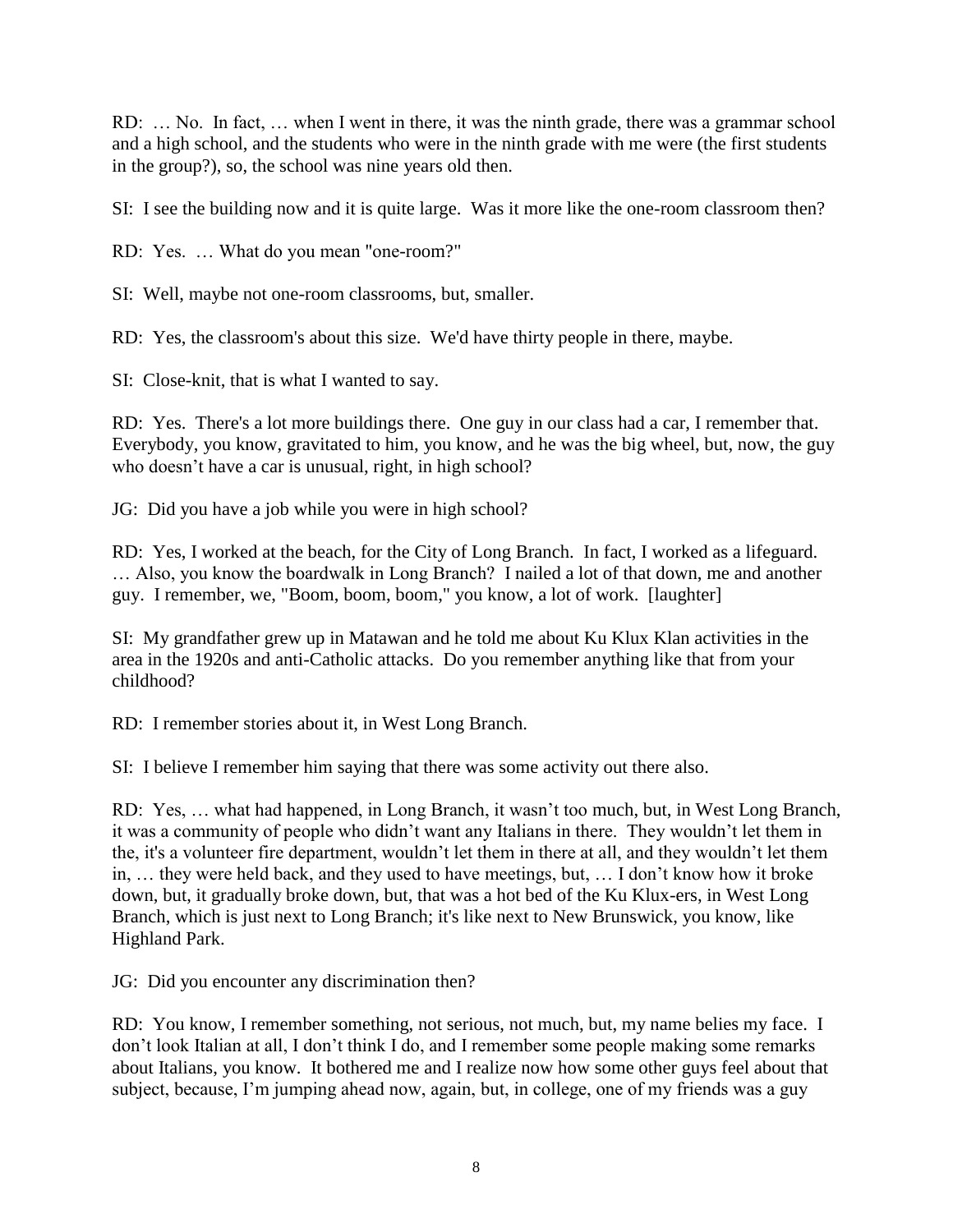named Walter Alexander, a colored guy, very bright, very good, very good engineering student. We graduated and he went to an interview with, I think it might have been General Electric. They said, "Your grades are great, … but, we filled our quota of blacks this year, can't give you a job." So, this guy got pissed off, I don't blame him, right, and he almost continually had a chip on his shoulder and, you know, I could kind of understand it, because, on top of that, … one of his parents was at least half white, so, he didn't look, he wasn't black, he was sort of white, you know, like, dark skin, but, he talked to me about it, and … it kind of bothered him all the time. … I could see that, but, I didn't experience anything serious. My wife, who's Irish, Irish and Scotch, and another girl I used to take out, told me their parents said, "Don't go out with Italians," but, it didn't bother me. [laughter]

JG: Why did you decide to go to Rutgers?

RD: I wasn't sure. I wanted to go to West Point and my father said, "Well, your brother's older than you, let him get the first chance." So, he took the test and he flunked ancient history. So, in the meantime, I didn't know what to do, so, I heard about that they had a State Scholarship exam. So, I took it and passed and got it, and … I got a State Scholarship. That's how I went to Rutgers. I didn't know Rutgers, where it was or what it was. I just took the test, okay.

JG: This was in 1939, right?

RD: Yes.

JG: How did you feel about what was going on in Europe at the time?

RD: It was becoming more and more a part of our whole life and we knew something, eventually, was going to [happen], you know, we had to get in it, and the thinking, then, was that everybody, most everybody, was patriotic. Everybody wanted to get in. … Not like Vietnam, not like today, but, … it was almost one hundred percent, everybody, all the guys, wanted to get in some kind of service. So, we knew we were going to go in there. In fact, '39 is when it started, in Poland, right? That was when we started college. So, you could sense it was coming, but, we didn't know when or how.

SI: Before the war, since Long Branch was predominantly Italian, did anybody ever express any feelings about Mussolini and his regime in Italy?

RD: No, I don't think so. No, in fact, no, I never … really noticed that. Can I have a break?

SI: Sure.

# [TAPE PAUSED]

RD: … Well, there were a lot of people in the country who were, I don't want to say pro-German, but, felt strongly about the Germans, you know, that [what] they were doing was right or whatever, and there were a lot of rallies and fights, you know, things like that.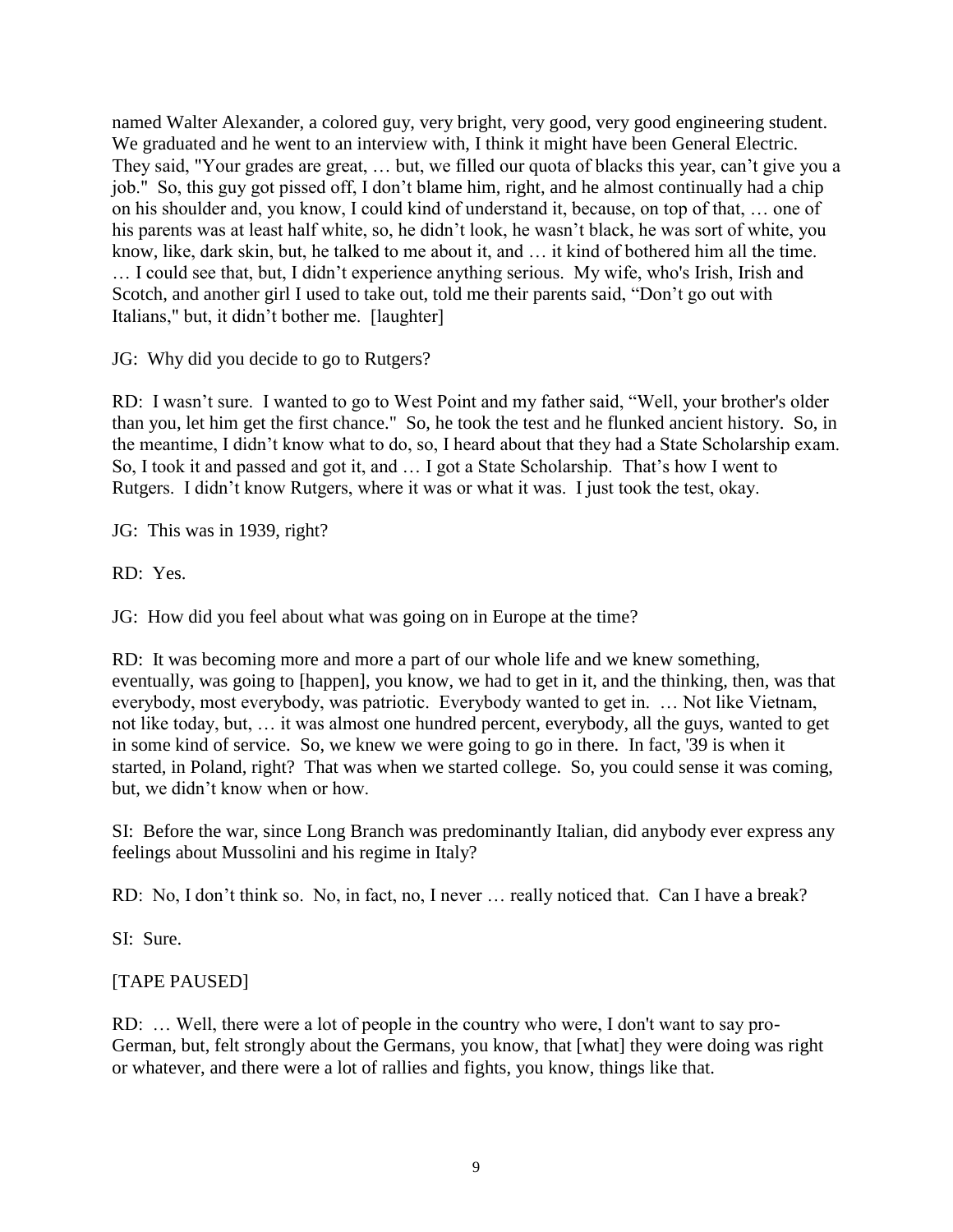## SI: The *Bund*?

RD: Yes, yes, more so than the Italians, because I think we kind of looked on the Italians, neither of you are Italian, right? … that they were inconsequential. They were really not a factor, you know, even as soldiers, I mean, just not like the Romans of old time. That was the feeling that mostly we had, that they weren't really important. It turned out they weren't, in the war.

JG: What was Rutgers like when you first arrived on campus?

RD: … You know, now, you realize that I'm the first one that went, … I wasn't even seventeen yet, and I was not too mature as a young fellow, I was sort of a slow [guy]. I was just in awe of the whole place. It took me probably a year to catch on to what was going on. … In fact, we came here and my father didn't have much money. Of course, it didn't cost an awful lot to go here, either, but, we shopped around for a room, and I got a room up Easton Avenue, almost to the hospital, one house, I guess the only room [for rent] in the house. I used to walk across Buccleuch Park, [laughter] but, then, the next [year], I finally convinced him I ought to go into the dorms, and I got in the dorms, and it was a lot better. It didn't cost an awful lot more either, but, I didn't know it. I had no concept of anything. …

SI: What was the transition like between Catholic school and Rutgers?

RD: You mean the non-sectarian school, as opposed to the religious school?

SI: Yes. Was Red Bank Catholic co-ed then?

RD: Yes, yes. … The teaching at Red Bank Catholic was pretty rigorous, so that didn't bother me so much, but, I didn't notice any difference. I don't know. I can't give you a good answer to that one. [laughter]

SI: Do you remember any hazing when you were a freshman?

RD: I never got involved in any fraternities. I came close and I think I would like to have, but, I never did, because I was, again, afraid of the financial commitment. I didn't realize, then, that had I done it, we'd have found a way to afford it, but, I didn't understand that. Nobody could tell me, you know, [in] my own family.

SI: Was there a general freshman hazing, like having to wear a dink?

RD: I don't even remember that, so, it wasn't serious. It wasn't much of a problem.

SI: Did you have a roommate when you lived on Easton?

RD: No. [When] I lived on Easton, I had nobody. I can recall that, later, I had several different roommates. I lived over on Mine Street; is there a Mine Street here?

JG: Yes.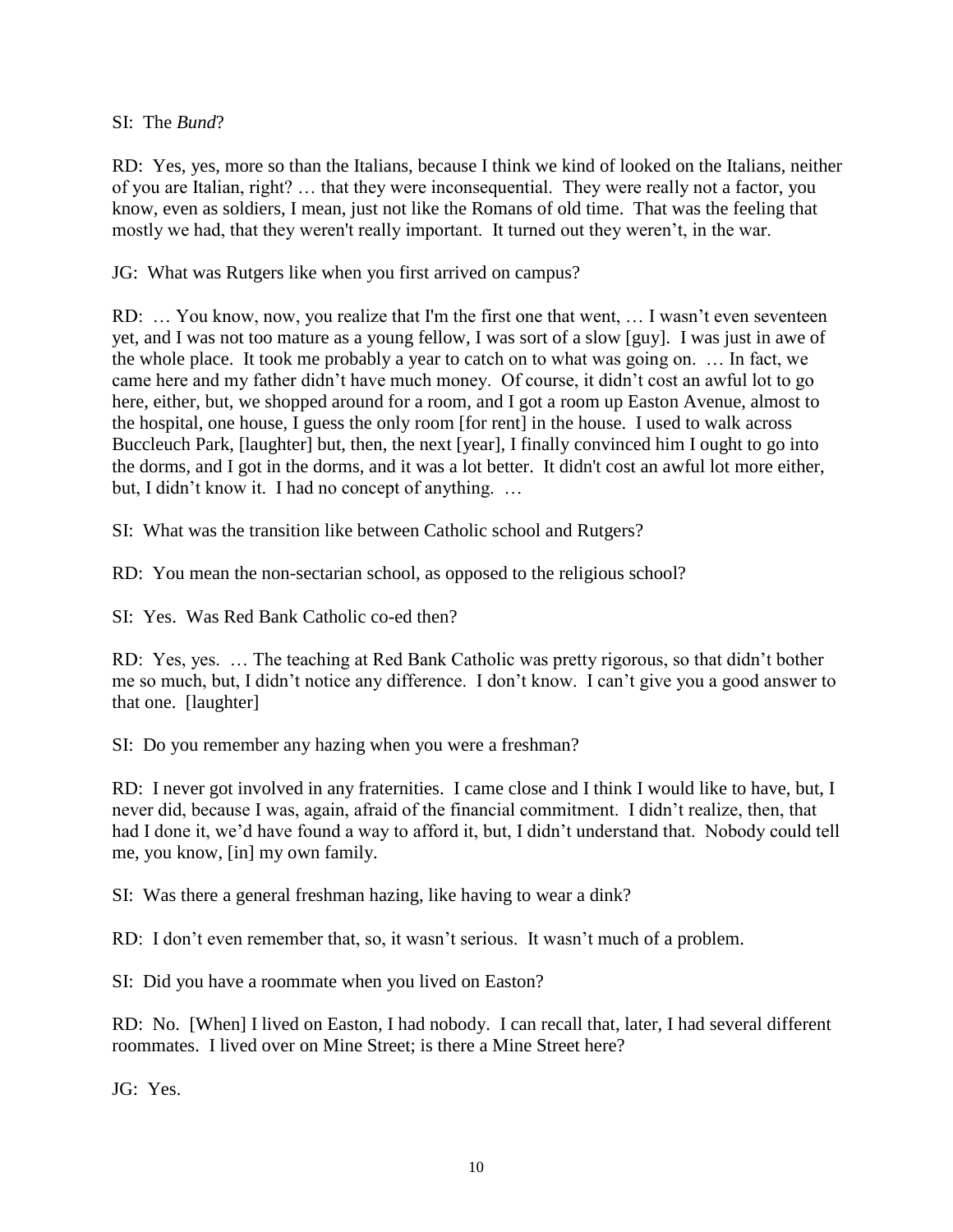RD: Right by, there used to be a drugstore, (Catsen's?), I think it was called.

SI: I have heard of it.

RD: Yes, yes, over that way, [across from Van Dyck Hall]. There were about four or five of us [who] lived with an Irish lady who was a ward heeler for the Democratic Party, you know, local politician, and we had about five guys, a couple of guys from the Class of '42, some from '43. I remember their names. You want to know the names?

SI: Sure.

RD: Ed Schermerhorn, [Class of 1943], that's a tongue twister, John Toole, [Class of 1942], Vinnie, oh, boy, can't remember his name (Scammel).

SI: Not Vinnie Utz?

RD: No, no, no, but, I remember him.

SI: Yes.

RD: He was great. You know, he used to, playing football, I remember, they'd kick the ball to him, we're wandering, but, it's fun, and he would make believe he wasn't going to field it, and it was laying there. He'd pick it up and run for three or four yards and the other guys would be startled by him. He was quick and he was aggressive and he was good. Back then, our football teams were fun. We played Lehigh, Lafayette, Bucknell, schools like that, and Princeton, and we were competitive.

SI: Who else did you live with?

RD: Oh, then, I moved into Ford Hall and I roomed with a guy named Myles Conner. He was in my class. He's an engineer, and then, … we accelerated the following year. … Our senior year, we took the first part in the summer and we went into the quadrangle, down over there, Wessels, I think it was Wessels we stayed in, yes.

SI: Did you enter the engineering program right away?

RD: Yes, yes. I went in and this was an engineering school. I can recall some things there. The professor in mathematics, just, they kind of sneered at us, because they were teaching us mathematics for the engineers, as opposed to pure mathematics, … you know. They kind of looked down their noses at us. I can't remember the professor's name, but, I recall that, and we had a professor in mechanics. Neither of you are engineers, right? You're history, too?

JG: Yes.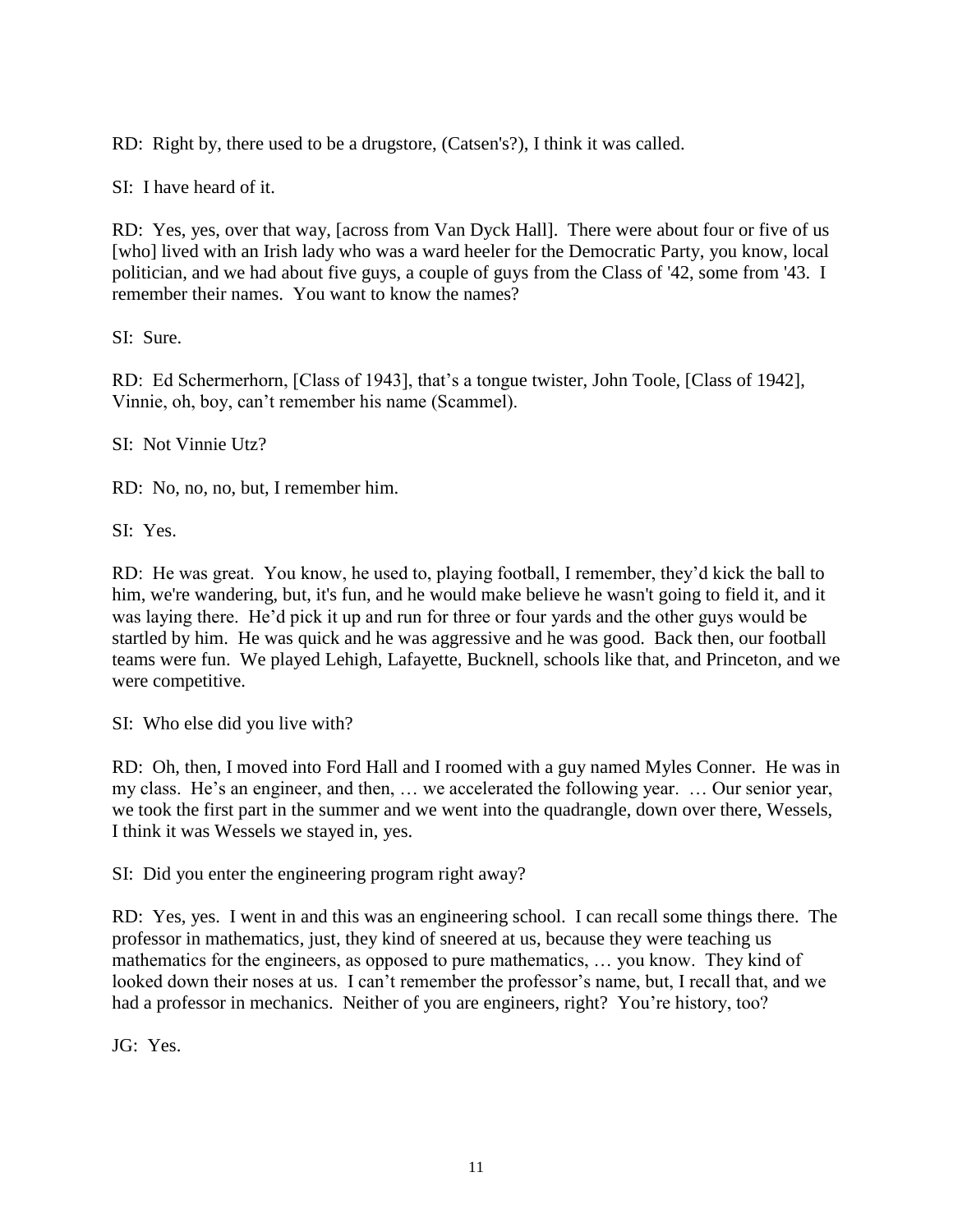RD: This guy's name was [James J.] Slade and he looked like Jerry Colona; I don't know whether that name means [anything to you], the guy with the pop eyes. ... He was a comedian.

SI: Yes, he did the USO shows.

RD: Yes, [with] Bob Hope, that's right, but, Slade used to go down to Princeton and talk with Einstein. He was that kind of a nut. He was a real bright guy and he would lecture to us and he would put a formula on the board, then, he'd say, "Well, this," and he'd give us the answer to the formula, and he had skipped about fifteen steps. We said, "How did you get there?" You know, so, he'd then do it, but, he was sort of absent-minded. He'd come in one day and he had a twenty-dollar bill sticking up here (vest pocket) and he didn't even know he had it. [laughter] He was that kind of a guy. Again, I'm wandering, right?

JG: No, that is fine. You mentioned Dr. Greenlees before. Was he your favorite professor?

RD: I remember him well, because he was a good teacher.

JG: Do any other professors stick out in your mind?

RD: Yes, not all good, but, I remember some guys. There was a guy named Fish in engineering drawing. By the way, back in those days, we went to school Monday, Tuesday, Wednesday, Thursday, Friday and Saturday mornings. We had at least three labs a week. A lab, three hours, gives you one credit. So, it was probably the toughest undergraduate course, as far as taking up your time to get the credits. No Coke dates at three o'clock in the afternoon, because you're busy in the lab, you know, or something like that, so, it was a tough schedule. I remember that. We lost, probably, I guess, maybe, of all the engineering students that started, one-third finished. The attrition rate was pretty high and it's probably the same now.

JG: Did they switch to other programs?

RD: Yes, yes, most of them switched to other programs, business, things like that, and there's something to be said for business. I think that, in business, you can get by, I'm not sure I'm right, but, … with, maybe, like, a C average, C+, B-, without doing too much, but, to get an A or A+, you really got to stand out, you know what I mean? In engineering, the answer's 4, not 3.6, 3.9 or 4.7, it's 4. You either got it or you don't have it, and you can do all the work you want, if you don't get the answer, it's not right.

SI: Many of the engineers that we have interviewed, especially if they have kids who became engineers later, say that the program at Rutgers then was much harder than anything that followed. It was not only classroom work, but also a lot of hands-on experiments.

RD: Yes, labs, three hours of lab. Yes, I remember, friends of mine would be, … "[I want] a Coke date with you guys at two o'clock in the afternoon." "I can't do it." … There was something I had, I was thinking as you were talking. When it comes back to me, I'll tell you.

SI: Most engineers only had time for one elective.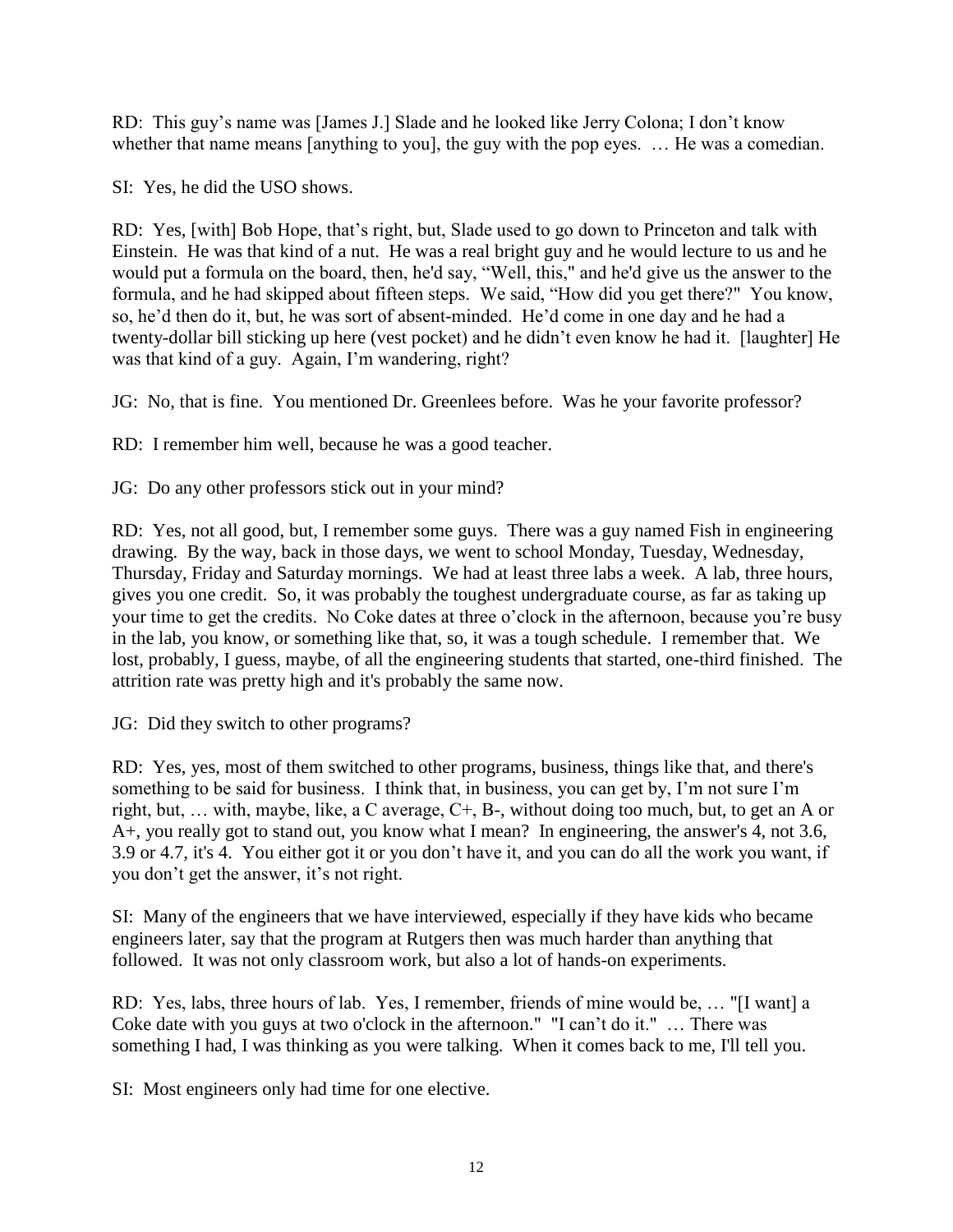RD: That's what I want to talk about. Yes, we had to take one elective, at least one elective in the last two years, I believe, non-technical. I took "Music Appreciation" and it was great and the guy's name was [Howard D.] McKinney. He was all white-haired, sort of, you know, kind of a gentleman, but, it was so good. I'd never had anything like that before and I like to sing and stuff like that, and I really enjoyed that. … I never forgot it. I took a course, I guess, in economics with Galbraith, not Galbraith, I don't know what his name is, but, it was well worth it. ... He was pretty good, but, that was my best elective, and, if I had to do it all over again, I probably would have gone more into another area. The engineering gave me a good background. It gives you a trade, … so [that] you can make a buck. … See, when I went to school, … you don't think of just going to school to learn, you're trying to be able to make a dollar, because my parents were [struggling], you know. It did that. It gave me a thing to think logically and, you know, all that kind of stuff, helped me get a job, but, if I had to do it all over again, I think I'd like to go in and take history, history of art, all these kind of things, would have been great.

SI: Did your parents encourage you to become an engineer?

RD: No, they didn't, and we didn't have counselors in high school at the time, so, I just did it because I was good in those kind of scientific subjects. What else should I do? …

SI: Some people say that their parents wanted them to become doctors or lawyers only because they knew that they were good professions. Even if they wanted to become an engineer, it was not good enough because it was not law or medicine.

RD: I'm wandering a little bit, but, I have a son who is very bright and he's now forty-seven, I guess, something like that. When he got out of high school, he went to the public high school, because, when I went out of town to this Catholic high school, I missed a lot of my local friends and I regretted that, having to go eight miles away to high school. I didn't want my son [to do that]. I wanted him to go with his friends; you know, it's worth it. Anyhow, he got out of high school, he was, again, high in his class. We went around looking at colleges. He applied to Stanford, Princeton, Duke, the place down in Virginia, VPI, I think, … Brown, maybe. He got accepted at all of them, so, he took Princeton. He was between Princeton and Stanford, and I said, "Well, Princeton is closer. It will save you money, you know, and it's a pretty … good school." So, he went to Princeton and he took engineering, and then, he graduated and got an MBA at University of Pennsylvania, Wharton School of Business, and he sort of moved away from engineering, into management now, like I did when I got further along. I also had a daughter, Karen, two years older than my son, also very bright. She graduated from Boston College with a nursing degree. After working several years as a cardiac catheterization specialist, she went back to school at the University of Connecticut and got a BSEE (electrical engineering) degree and, currently, she is working as an electrophysiologist. So, you can see, both our children followed my engineering path.

SI: Going back to Rutgers, do you remember having to go to chapel services?

RD: Yes.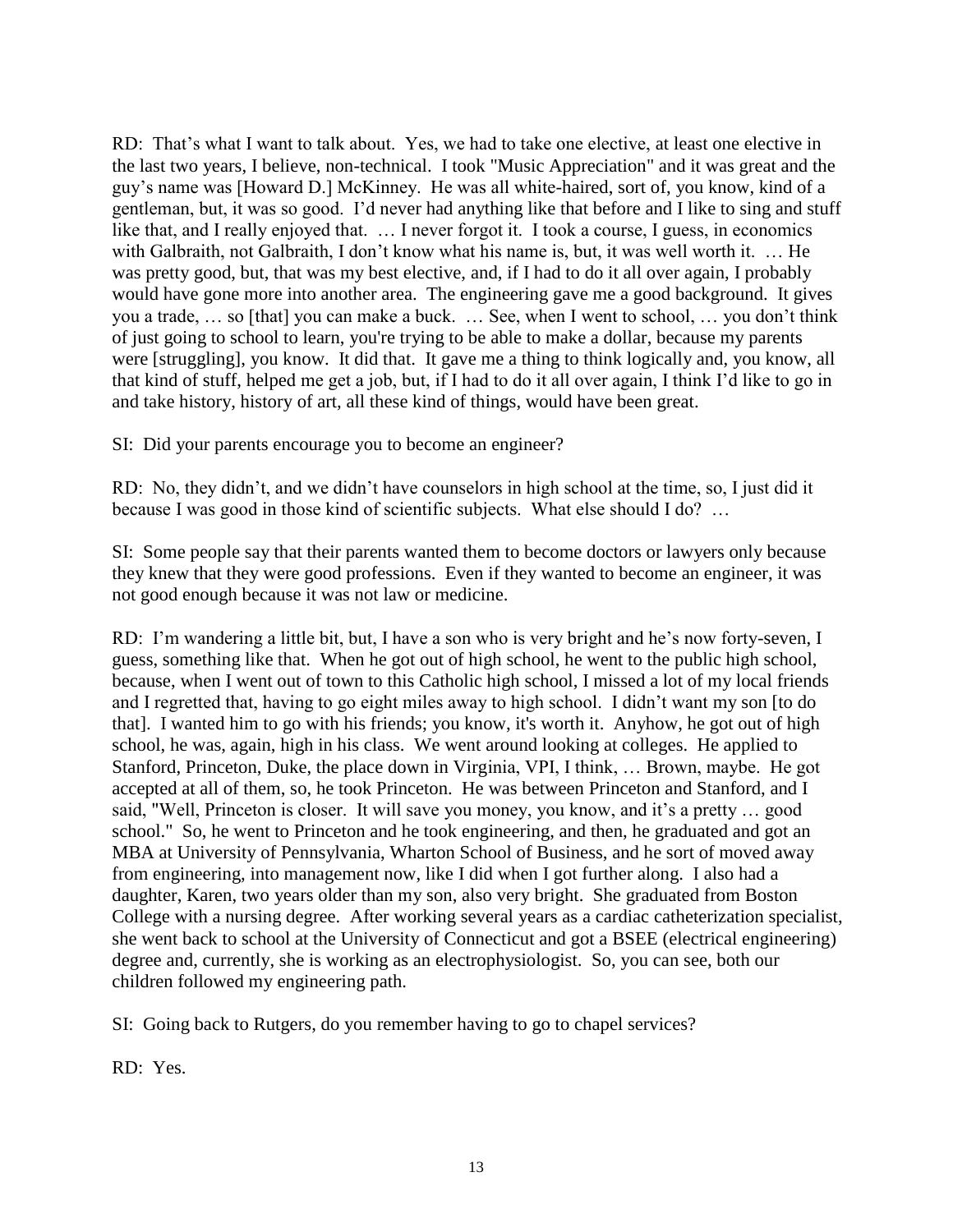SI: Did you actually go or were you excused?

RD: No, I went, I went, yes. They were pretty good. Fraser Metzger was the dean at the time. … I didn't know him too well.

SI: I hear that he was very stern.

RD: … Yes, … and you wouldn't dare get friendly with him. [laughter]

SI: Do you remember any of the speakers that were brought into chapel?

RD: No, I don't remember any of them.

SI: Do you remember ever going to any concerts or social events at Rutgers?

RD: I went to the dances and I went to the mixers, yes.

SI: We do not really have those now. They disappeared long before we got here.

RD: Is that right? How come?

SI: Too many people.

RD: Oh, okay. We used to have them in the gymnasium, [which] was on that side of the street. I don't know what it is now.

JG: It is still a gym.

RD: Oh, okay. We used to have mixers there in the gymnasium. I remember, when I was a freshman, I met a girl that I thought she was cute and I was afraid to do anything about it.

SI: It happens.

RD: Yes, yes. [laughter]

JG: Did she go to NJC?

RD: Yes.

JG: Did you interact with a lot of the students from NJC?

RD: No. … I used to go over there, but, not too much. I was shy, really. … I went to one dance in high school, yes, the senior prom, … I guess it was the senior prom and, here, I went to two proms, maybe. I just didn't get into that too much, I don't know.

SI: You were in the ROTC for two years.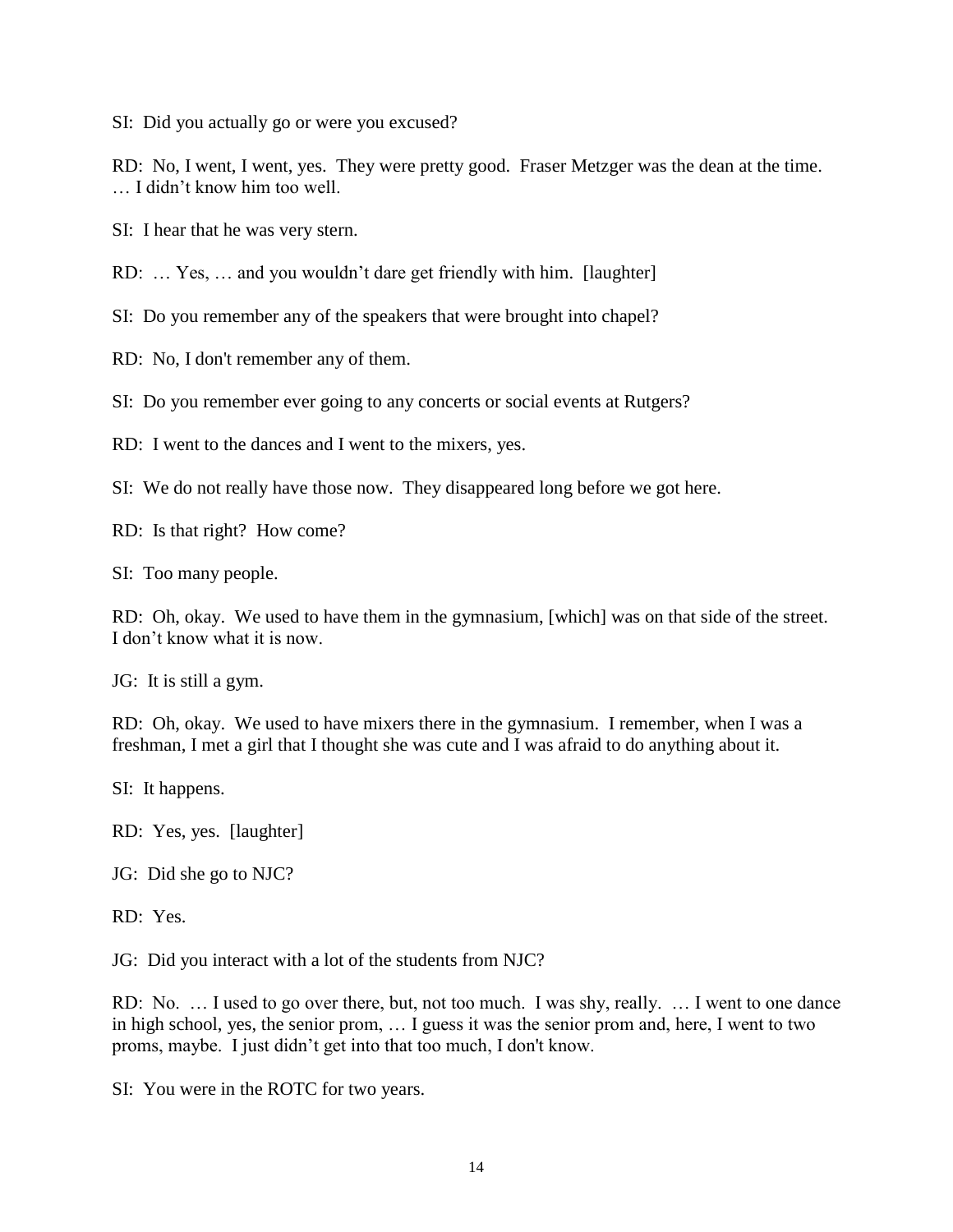RD: Two years, mandatory.

SI: Does anything about that experience stand out in your memory?

RD: No, nothing stands out. …

SI: You had wanted to go to West Point.

RD: Yes, I don't know. …

SI: Did military life appeal to you at all, at that time?

RD: Well, I don't know. I don't know why I didn't go for the four years, but, I didn't.

SI: However, you did not mind those two years.

RD: No. It was kind of easy.

JG: Did you enter the ROTC after the US entered the war?

RD: … No, we started ROTC in '39 and [ended in] '41, yes, '39 and '40, you know, those first two years. I've got something to show you. This is jumping ahead, though. That was the summer after December 7, '41, when we accelerated. That was the summer of '42 and we were in Wessels Hall. That's me, I think, … and that's my roommate, and there's about four or five engineers here, other guys. This guy agreed to let us cut his hair that way and we cut it like a V. At the time, Churchill was going around, "V for Victory," and we marched him down to New Brunswick and he was, "V for Victory." …

SI: Which roommate was this?

RD: That's Myles Connor.

SI: Okay. Oh, there is an Asian student in the picture.

RD: Let me see; yes, you're right. I don't know. …

SI: Do you remember his name?

RD: No. … This guy was an engineer, this guy, this guy, this guy and a couple up here. The rest of them were other guys. I don't know who they were. They were in the dorm.

JG: Can you tell us about some of the clubs that you joined?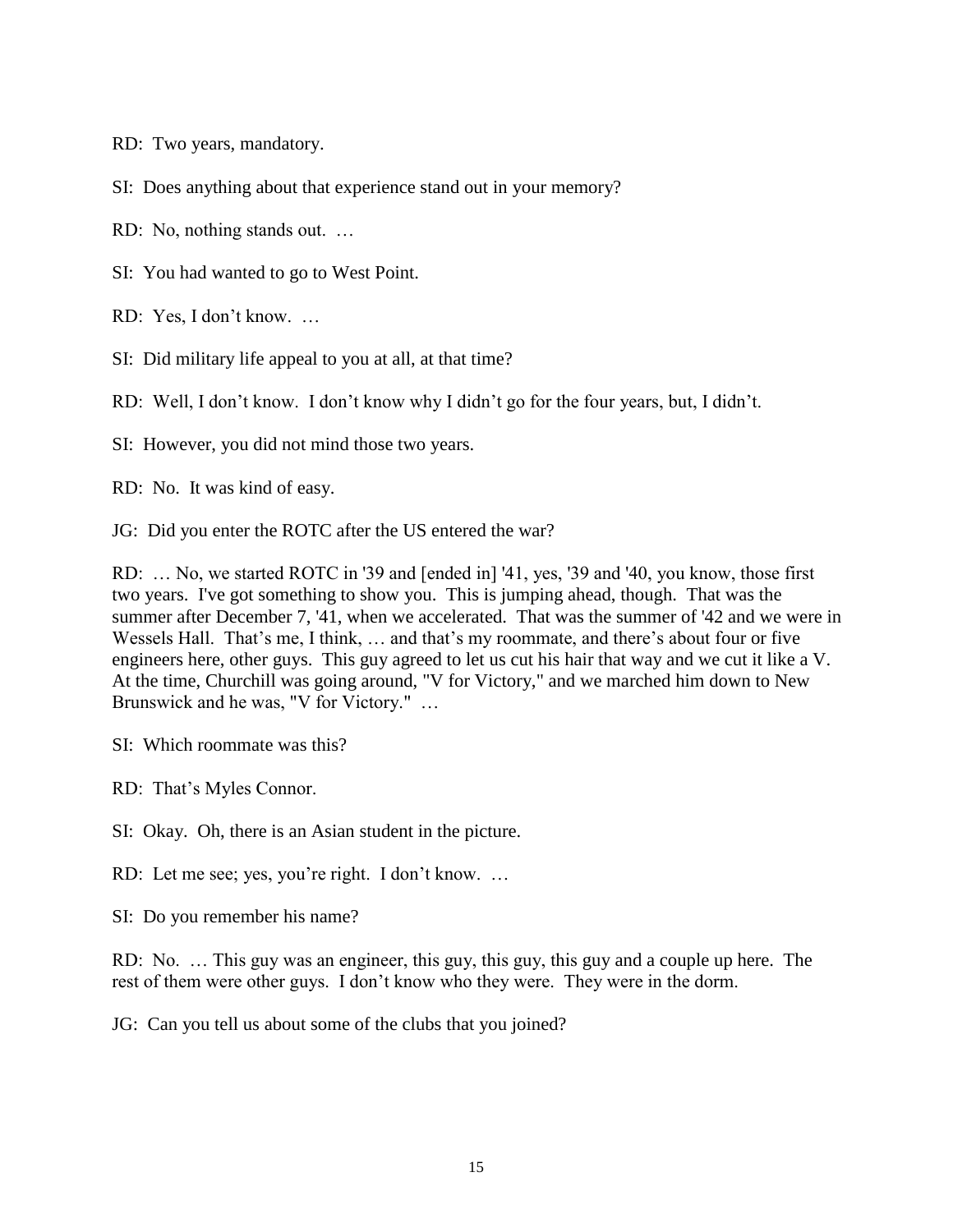RD: Yes, I wasn't really active … in the Catholic club, what do you call it, Newman Club? ASME, that's the Society of Mechanical Engineers. I was in one other club, I forget which it was.

SI: The Quad Club and the Ford Club?

RD: Yes, I guess that's the one.

SI: Based on where you lived.

RD: Yes.

SI: You also played 150-pound football.

RD: Yes.

SI: How long did you play for?

RD: Two years and it almost killed me. …

-------------------------------------END OF TAPE ONE, SIDE ONE---------------------------------------

SI: Please, continue.

RD: The 150-pound football, we had a coach named Tom Kenneally. … He had been a coach at Notre Dame, one of their lower coaches, and he was the 150-pound coach, a little guy, a little martinet, something like the guy from the Packers, Lombardi, and I weighed, then, 147 pounds. … Do you have 150-pound football now?

SI: No.

RD: In that, you could weigh 154 pounds the Thursday before the Saturday of the game. If you weighed more, you couldn't play. [There were] a lot of guys there that were 170 pounds, normally, and … all week, they'd spit, you know, all this stuff to lose weight, to get into the … 154 pound [range]. They were all muscle. I don't know why, it probably ruined their bodies for the future, but, they did that kind of stuff, and Kenneally, we were playing then, and … we were using a T formation, we'd shift to a box. You know what I'm talking about? He says, "I want to bring in some new plays." This was in '42, I guess. He says, "We're going to play right from the T formation. We're not going to shift and it's going to throw the opposition off." That was the year that the Washington Redskins played the Chicago Bears and I think one of them introduced the T formation and they won seventy-three to nothing. Do you recall that incident?

SI: I have seen it on TV.

RD: You've heard it, right? and they had the T formation and I remember that, because he was, you know, proud of that thing, because it worked, but, it was the forerunner of what goes on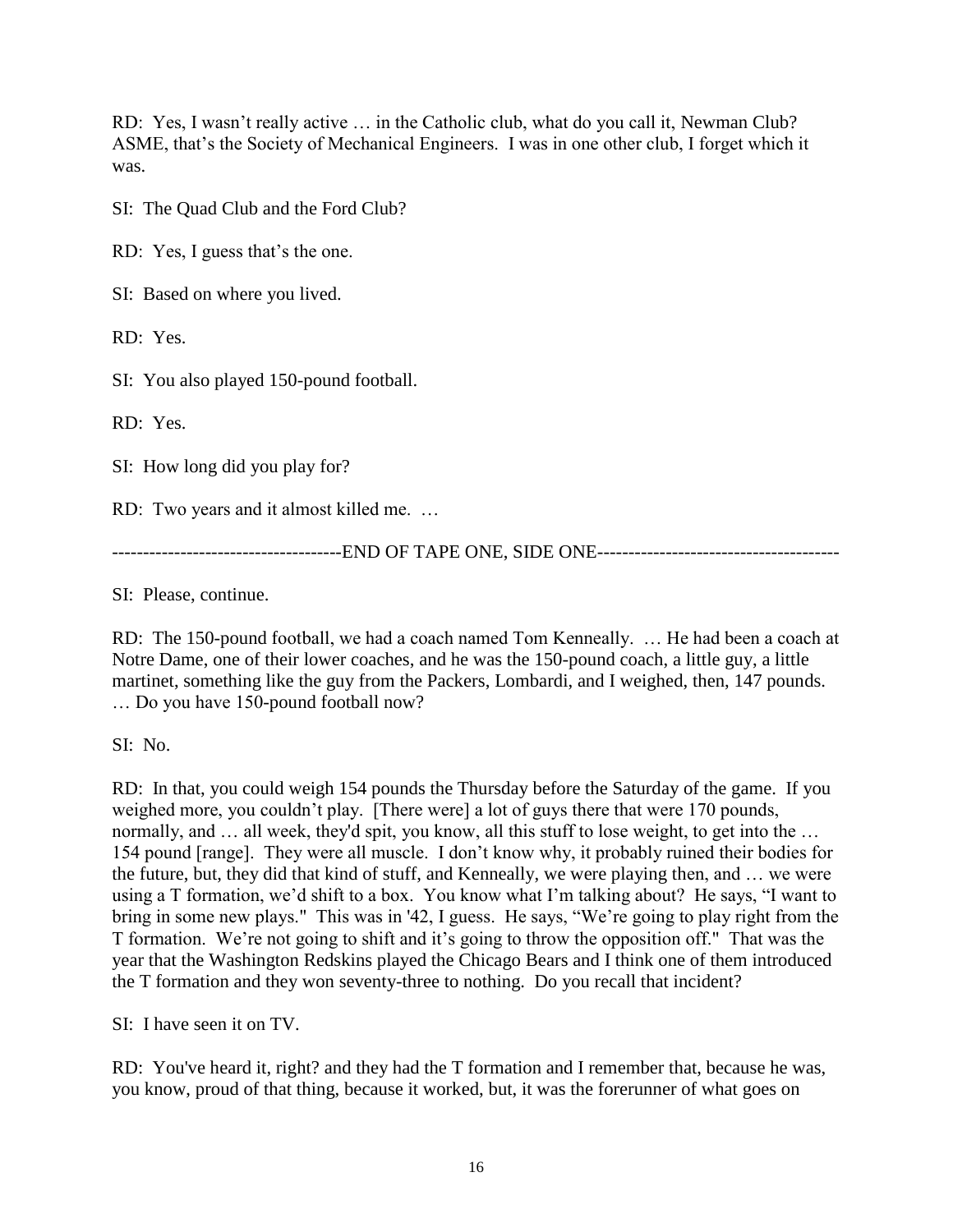today, but, he was a martinet, very tough. … We used to play the local high schools. The high school guys were bigger than us, heavier than us, but, we were quicker than they were. So, we could beat them, at practices, you know.

SI: Did you also play against other colleges?

RD: Yes, we played Navy, Army, Princeton, Cornell, Lehigh, Lafayette, Penn, I don't remember them [all], but, we had a whole thing. It was a great thing, maybe thirty, forty people in the stands to watch us, you know, [laughter] very popular sport, but, it was good. Oh, I know what I wanted to tell you. It almost ruined my career, because it was my sophomore year, we would go out there, and Kenneally, as I say, he was a martinet. You go out there and you work; you worked hard and you get tired. … Maybe I have a lab and I'd go from the lab to football practice and get home from football practice maybe six o'clock or something, whatever it was, no supper yet, no supper, and zonk out, because I'm tired, wake up, eleven o'clock, study. My marks went into the tank that … one year, the fall of my sophomore year. I had not good marks, so, I didn't go out the next year. I figured that was a mistake, but, I learned, you know.

SI: Do you remember where you were when Pearl Harbor was attacked?

RD: Yes. I was in the dormitory, in fact, it was Wessels, and I was writing a lab report and it was about two or three in the afternoon, something like that, on a Sunday, and I had the radio on. … The news came out. So, it changed everything, you know. We knew it was coming, but, we kept saying, "Well, maybe, you know, some time in the future." Now, it was here. Now, I had signed up for aviation cadets in August of '42. This was, you know, December, yes, is that right?

SI: December of 1941.

RD: Yes, yes, that's right, I signed up after. I went and I signed in, and then, I was … allowed to finish my course in January 1943, and then, sent to Yale two weeks later as an engineering cadet in the Army Air Forces Technical Training Command.

SI: I want to ask a few more questions about that day and the immediate aftermath. Do you remember any kind of a panic or any reaction on campus?

RD: No. I don't remember anything, except that, where I was.

SI: Did anyone run right down to the recruiting station to join up?

RD: No.

SI: Did you realize that, because you were in the engineering course, that you would be allowed to finish up? How did you find out about that?

RD: Yes. I guess it was pretty soon after. The college came out and said, "We're going to accelerate, particularly the scientific and medical [students] and that kind of stuff, because they'll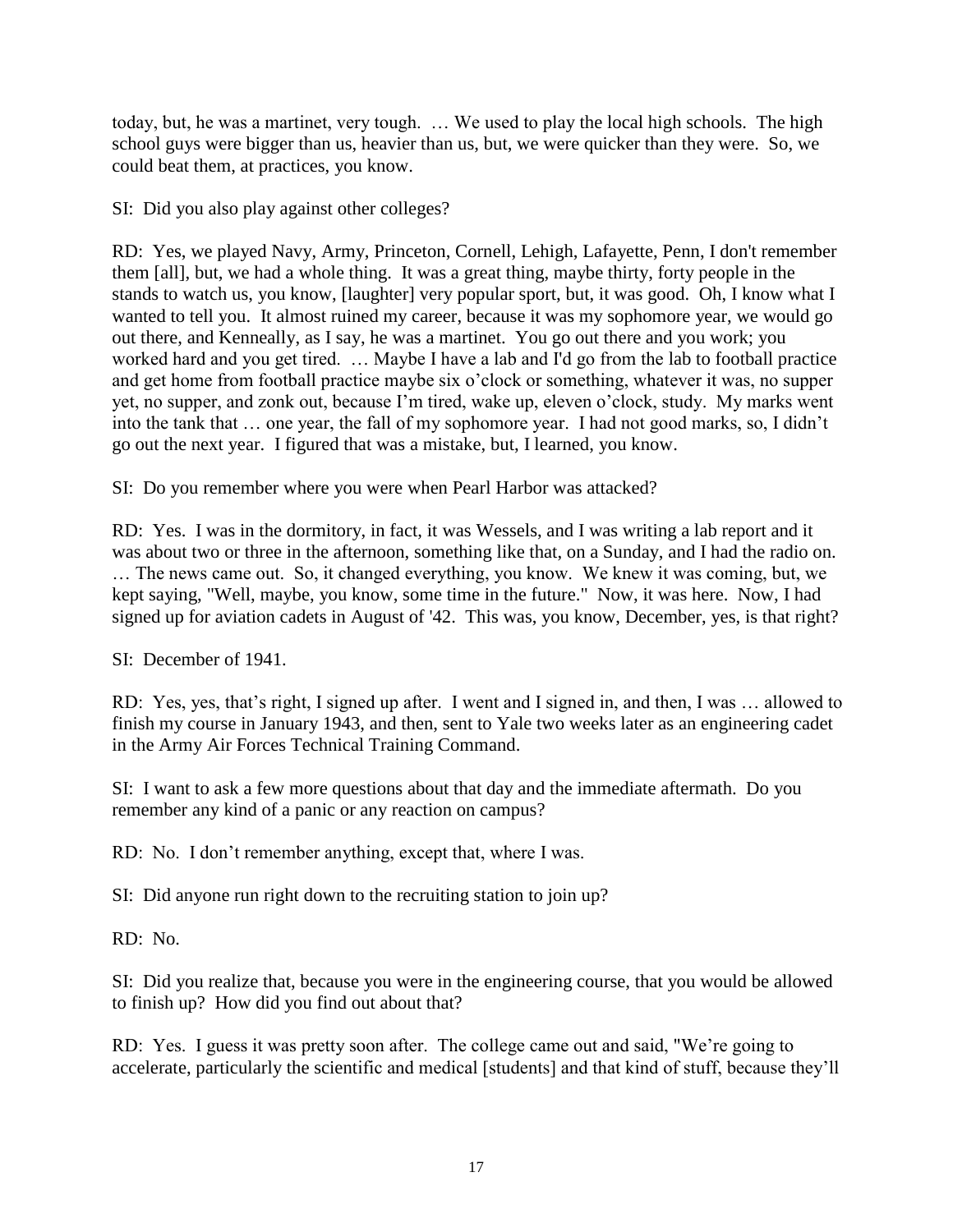need them," basically. So, that was between December 7th and the following June. They reorganized everything to start our senior year. … So, the college reacted pretty quickly.

SI: Do you remember if the war changed Rutgers in any other way? Obviously, the curriculum was accelerated. Did any of the amenities of college life begin to fall by the wayside?

RD: … I don't recall that, no.

SI: In your engineering courses, did the emphasis change at all? Were you still studying the same material or did they focus you in a different direction?

RD: No, I took a course in aeronautics in the senior year. I might not have, if it hadn't been for that, but, I remember that.

SI: Was that course introduced after Pearl Harbor?

RD: No, I don't know that, but, I don't think[so]; I think it was there all the time.

SI: Did your Rutgers courses actually help you when you were in the service?

RD: In the service?

SI: Yes.

RD: I guess so, but, I can't, you know, tell you the specific examples, but, I think all the training and all helps and a lot of the basic stuff helps, because, you know, I had a course in internal combustion engines and, … of course, the aircraft that I was working on were piston engines, not jets, you know. … They weren't around. … You can analyze things a lot better knowing how the engines worked and how they were designed.

SI: You eventually joined the Army Air Force. What led you to that branch of the service?

RD: I don't know, talking with the guys, you know, … and I wasn't particularly interested in the Navy. I just liked the Air Force, you know. I guess they were good [at] PR, right? It was the US Army Air Force, right? Army Air Corps, I guess, originally.

SI: Do you remember seeing any movies, recruiting movies, or big Hollywood films?

RD: Yes, yes, sure.

SI: Did they influence your decision?

RD: I'm not sure of that, what made me decide. You know, it could have been discussions with some of the guys in my class, [who] also went this same route. I don't know why I did it.

SI: Was the Army Air Force particularly interested in recruiting engineers?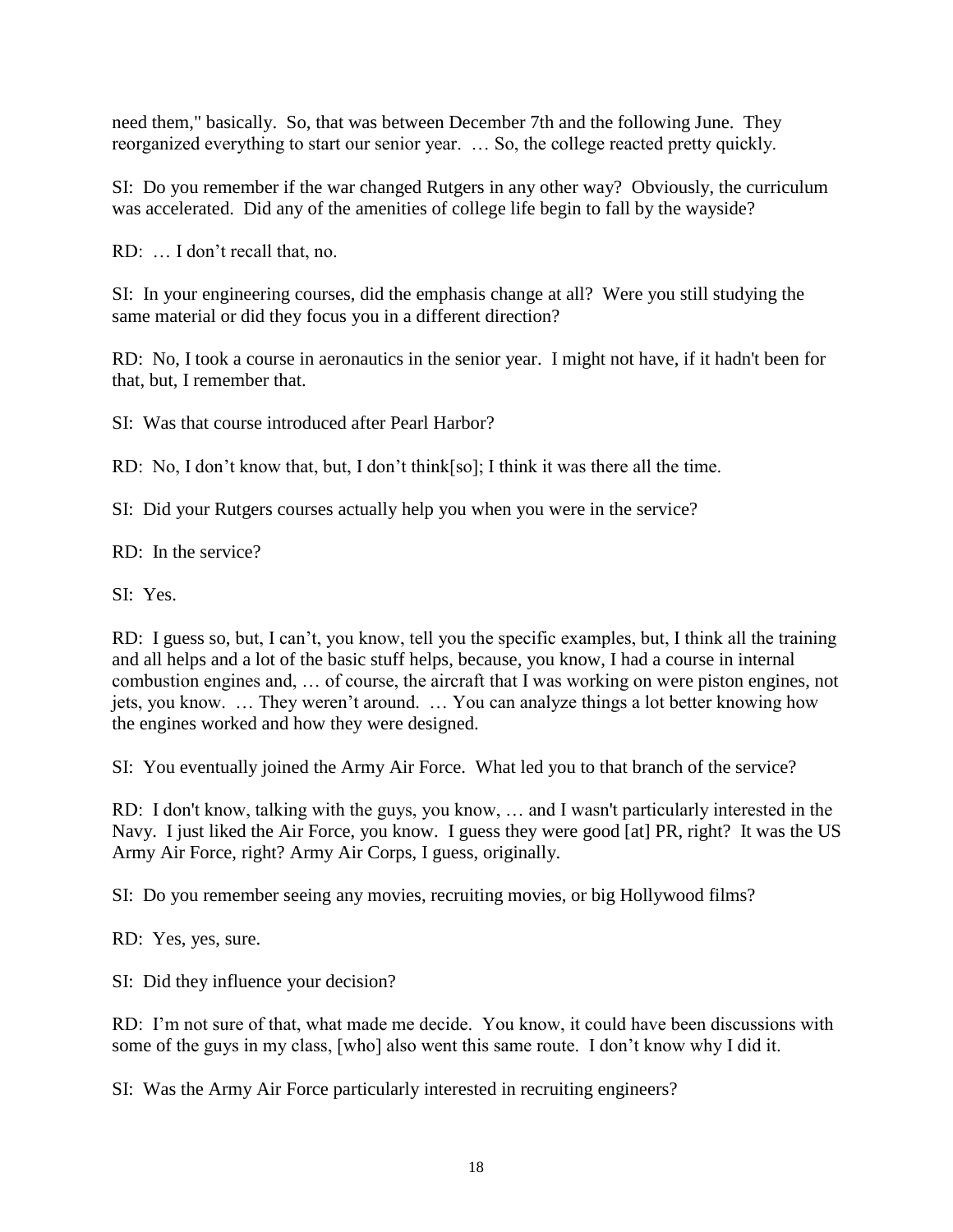RD: Well, we went to a maintenance engineering course and that's what they wanted, because it's simple to get them to understand all that's going on, you know.

SI: When you joined up, did you know that you were going to go into mechanical engineering?

RD: Yes.

SI: Okay.

RD: Yes, I signed up, "Aviation cadet, maintenance." That's what it was called, yes. It wasn't flying, because, at that time, I don't know whether it's like that now or not, but, … I couldn't go on merry-go-rounds, I couldn't go on roller coasters. I was very uncomfortable and I used to throw up all the time. So, I said, "I don't want to fly. I just don't want to go sick through the whole war or whatever. So, I wouldn't want to do that." In fact, when I shipped overseas, I had orders that I wouldn't go by boat. I flew. [laughter] …

JG: After you graduated from Rutgers, you went to Yale for basic training.

RD: Yes.

JG: What was that experience like?

RD: It was unusual. Let me tell you about it. We lived in a quadrangle, like Wessels, and we got up every morning, four-thirty; lights out at eight-thirty in the evening. It was something like [the] West Point thing, in that your time is allocated. You get up at four-thirty, you wash up by five, you do something, everything, by the numbers, and I felt that it was made very simple. You don't have to think, all you did was do it, you know. There was no problem. … It isn't like the experience of going to Rutgers as a student, on your own and being able to decide when you could do things. I used to fritter away a lot of time playing table tennis, Ping-Pong, at the Student Union, on the corner over here, and I remember, you know, like, three or four hours, we'd play table tennis; "Oh, shit, I've got to write a report." There, [you] didn't have that opportunity. Everything was done for you. So, the guys that talked to me about West Point being hard, I don't think so. If you're bright enough, it would be very simple. All you had to do was do what they say. We had some interesting experiences there. [While] we were there, we used to have lunches and they had tremendous meals. I mean, it was the big saying, "Eat all you want, but, take all you eat," or, "Take what all you want, but eat what you take." Glenn Miller came there and he was getting his orchestra ready to go to Europe. He played every noontime. I guess he was there for a couple of months. Then, he went over and he died. We had an athletic instructor named Bob Kiputh. He was the swimming instructor for Yale and … I guess the Army signed him on to train us, and I can recall one thing that he had us do. They had a seventeen-story gymnasium there and he says, "All right, we're going to run up the seventeen-stories and down, twice. I was young, thin. It didn't bother me, but, as I go by, I see guys pop off on the side. They're waiting for the group to come by [again]. They couldn't do it, [laughter] but, now, I can't do two stories, but, I remember that. That's a lot, seventeen stories. So, I remember that. Then, he had another test, he called them the brouha tests, where you'd climb up and down on a stool. Every second,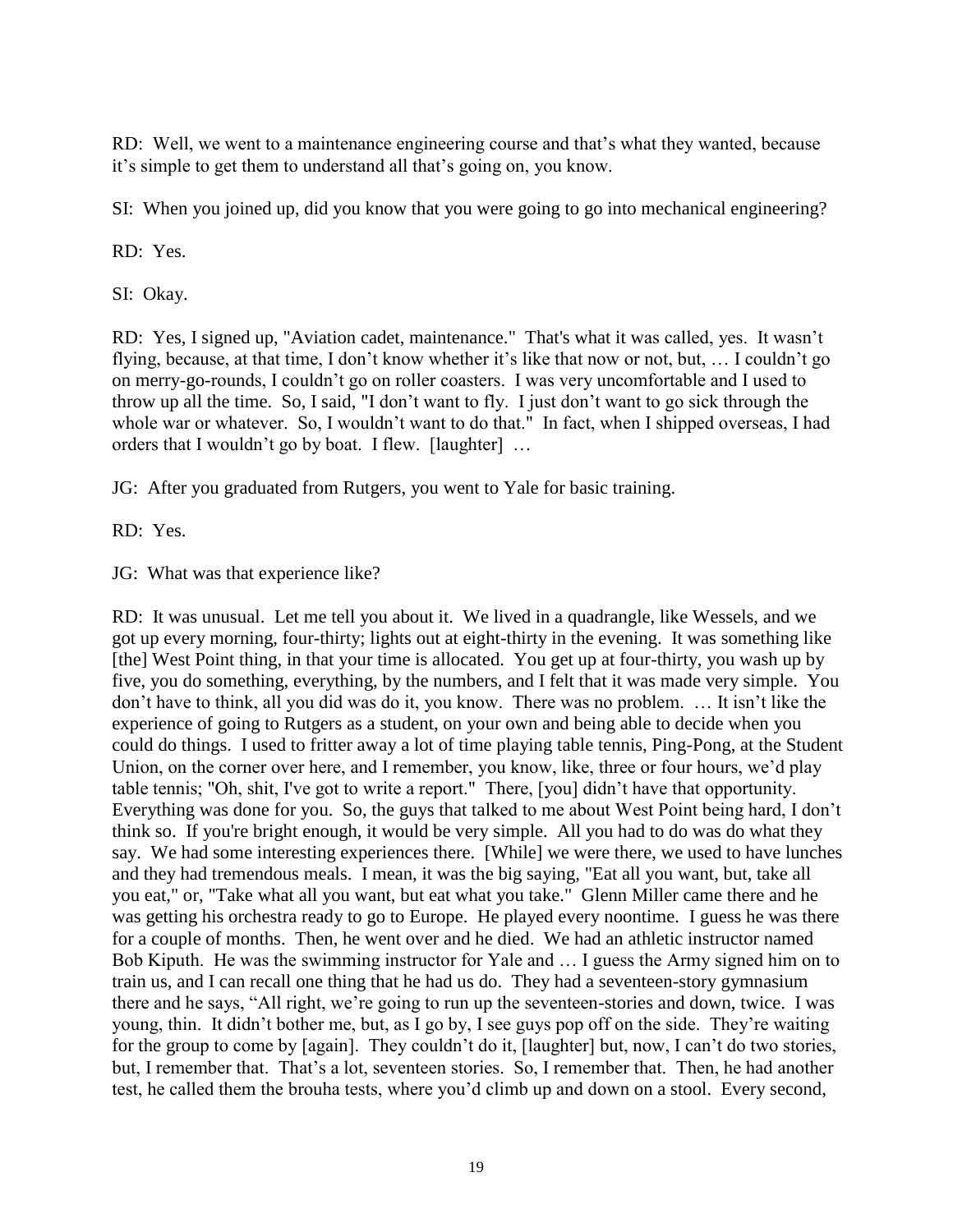you're up and down, up and down, and do it for a couple of minutes. You've seen that test, I guess. What else did he have up there? Well, we'd go through the town, New Haven, about fivethirty in the morning or something like that, singing all these marching songs, you know. We were guys from all over. We were in Class 43-19, was the number of our class. We had an Order of Eager Beavers, and I got a card, I was one of them, and we would go and we'd sing old songs. It was a lot of fun. The service, the school approach is different from here, less theory. Actually, they say, "We'll talk about this engine;" they'd have one there, and they had all the facilities that maybe Rutgers wouldn't have, or most colleges don't have, you know what I mean? To me, it was a very good, practical experience. So, later on, when I worked at Fort Monmouth, in the electronics area, I saw the same thing in the school they had there. So, they were very heavy on practical, "Here it is, look at it," you know, which helps a lot. So, it was a good school at Yale, had a lot of fun.

SI: I was just reading an interview with another man who was in the Army Air Force training program at Yale. You may have actually met him there. His name is William Bauer. He was a ceramics engineer.

RD: Yes, in my class?

SI: No, he was in the Class of 1942.

RD: '42, husky guy, he was a husky guy.

SI: He was in one of the first classes of Air Force men at Yale.

RD: Yes.

SI: You may have been in the same class or in a later class.

RD: I was later, 43-19.

SI: Yes, but, he discussed the rivalry and animosity between the Navy guys and the Army Air Force guys.

RD: We didn't have any Navy guys there.

SI: Oh, they were not there?

RD: I didn't see any. I don't remember any, let me put it that way.

SI: What about between you and the Yale students?

RD: Yes, … there was a group of guys that came up from Texas, I remember them, and they'd gone to a military school and they had more military training to go in than we, with only two years of training, and they kind of took over. I remember that, but, it was only six months, you know.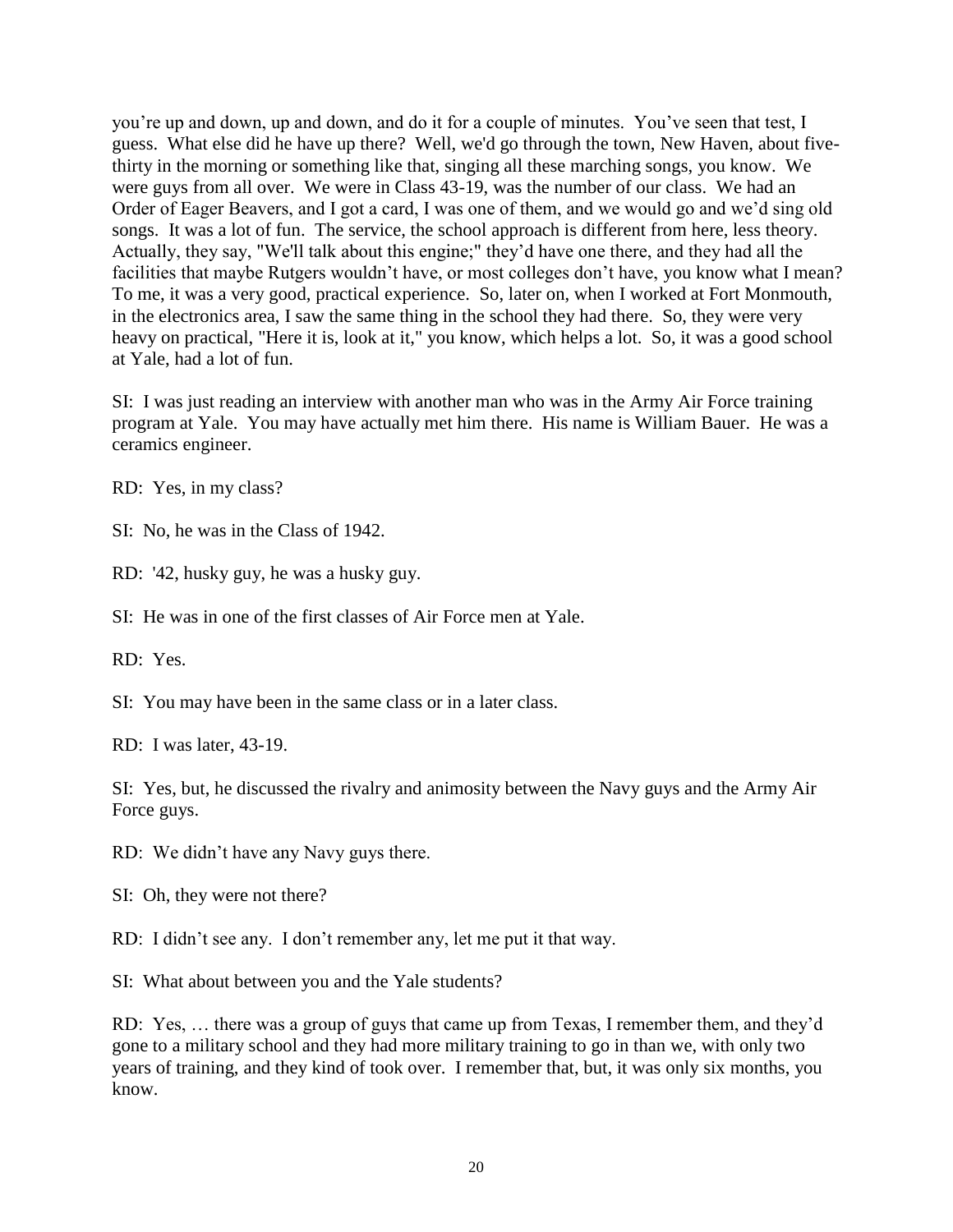SI: What was the make-up of your class? You were from the North and you had these guys from Texas.

RD: No, there weren't that many of them; there were maybe four or five of them. … They became the squadron leaders and, you know, that kind of stuff, because they had all this training.

SI: Was there a good regional mix in your class?

RD: Oh, yes, yes.

SI: What was it like to meet all these different people?

RD: Fun, fun.

SI: Had you traveled much outside of New Jersey before you went up to Yale?

RD: I do not think so, no.

SI: It was all a new experience.

RD: Yes.

JG: Did you encounter any discrimination in the Army?

RD: In Yale?

JG: Yes, when you were in training.

RD: No.

SI: Was there any hazing as an aviation cadet?

RD: No.

SI: At this time, you were not only training as maintenance personnel, but also as officers. What segment of the training was specifically officer's training?

RD: I don't remember what kind of training they gave us to be an officer.

SI: Additional things an officer must do, that sort of thing.

RD: Now, remember, I was only twenty at the time and I really wasn't mature enough to understand what was going on. I don't know how they told us about the [officer part]. We had to have some training, but, I do remember, when I first went to my first assignment, can I jump ahead?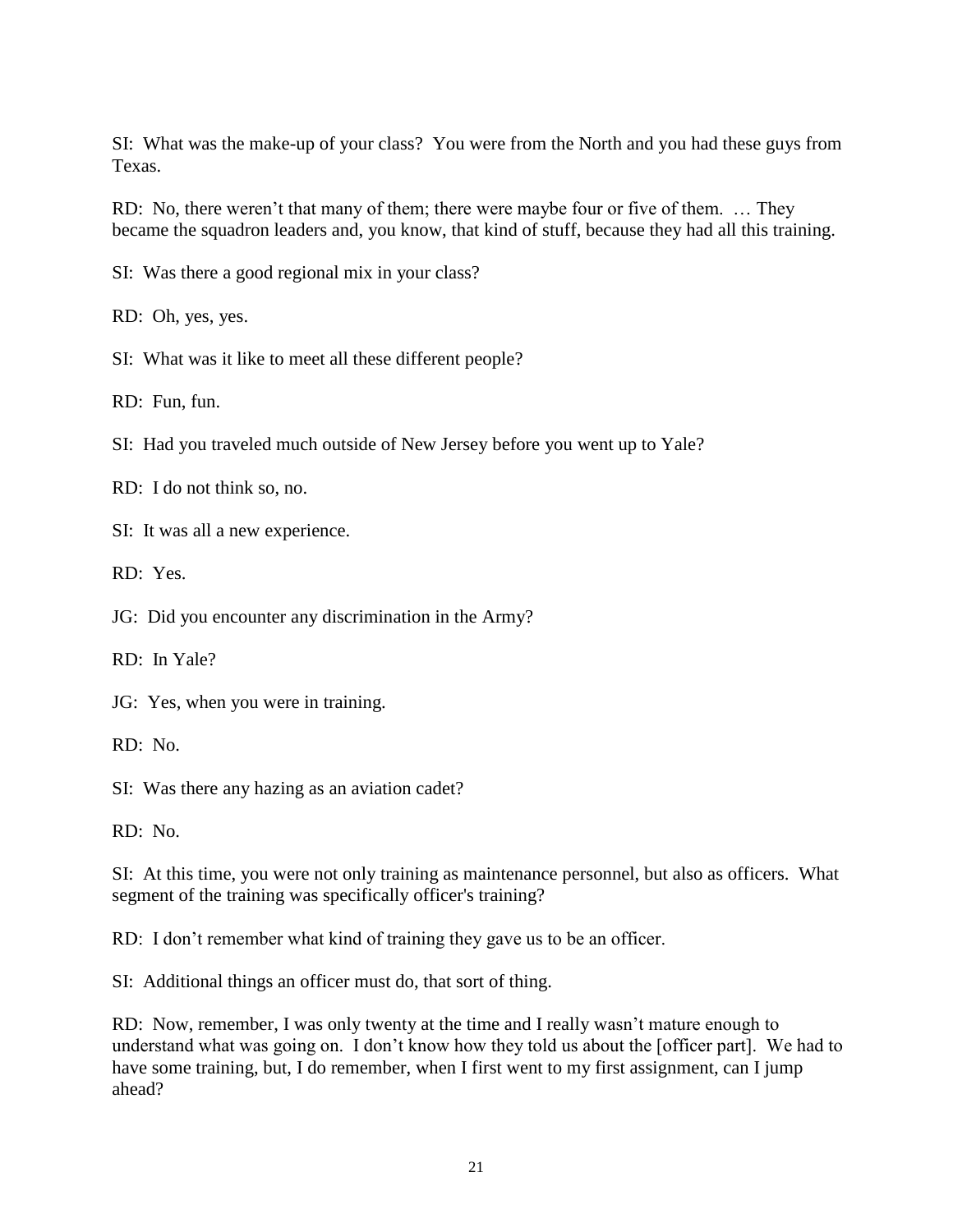## SI: Sure.

RD: I go there and it's in Dyersburg, Tennessee. That's the Second Air Force, a training air force, and it's a B-17 group. I walked in, I reported to a major, who was a permanent Army master sergeant, and he'd been given a direct commission. … A lot of the guys were, as I went around, I found out, they'd taken their better master sergeants, just promoted them, you know, to officer right away, and there were a lot of old Army guys in there that had been there their whole life … in the Army, and then, we come in as young kids, you know, lieutenants. You had to tread very lightly, I recall that. …

JG: What was your first assignment after Yale?

RD: First assignment? Are we finished with Yale?

SI: Do you have anything else to say about Yale?

RD: I might. …

SI: Were you at Yale in the summer or the fall and winter?

RD: What happened, I was to graduate in … May or June of '43 and I graduated in January of '43 and I went on the 2nd or 7th of February to Yale, and, on the 7th of July, I was commissioned and graduated. That was the early part of 1943. … First assignment was in Dyersburg, Tennessee, and it was the Second Air Force, and that was all around the country, the Second Air Force was, and it had places where they're training pilots in B-17s and B-24s and things. ... I got there and the first job I got was additional duty as tech supply officer; that means you sign for everything. … "We got a kitchen knife." "Just sign for it." So, I signed for everything, airplanes, trucks, hand tools, I had to sign for it. I don't know what it was, but, I noticed something. The B-17 then, you know what it cost? 247,000 dollars, that's all. Now, that can't buy a tire for a big airplane, you know, they're millions, 247,000, I thought that was a lot of money then, but, anyhow, I signed for all of them. … Now, I was there from, roughly, July of '43 to December, six months, whatever it is, and, during that time, … the supply people in there say, "You better have an inventory and put a report of survey in." That was a major job, a pain in the rear, especially things like hand tools, because, you know, you got screwdrivers in your home? You know, you got a three-inch common screwdriver or a four-inch Reed and Prince, and they get all mixed up, and the guys have their tool kits and you never can straighten it out. So, it was impossible. The big things were kind of easy. Fourteen airplanes is fourteen, but, anyhow, I tried to get this report of survey in. They turned it back; something was wrong. So, I tried again. They kept … putting it back to me; … you know, they're threatening me. So, in the meantime, I was dating a young girl that worked in the depot at the end of the base and the base maintenance officer, a major, was also dating this girl. [laughter] So, it happens. So, I was a little younger than him. I was away with her and I came back, I guess it was sometime in early December, I have special orders, immediately, to go to Biggs Field, El Paso, Texas, for a shipment, a B-29 group in India, and I said, "Well, I've got a report of survey." He says, "Don't worry about it." "Whoosh," he signed it, it was gone, taken care of, and the Major come down to me as I'm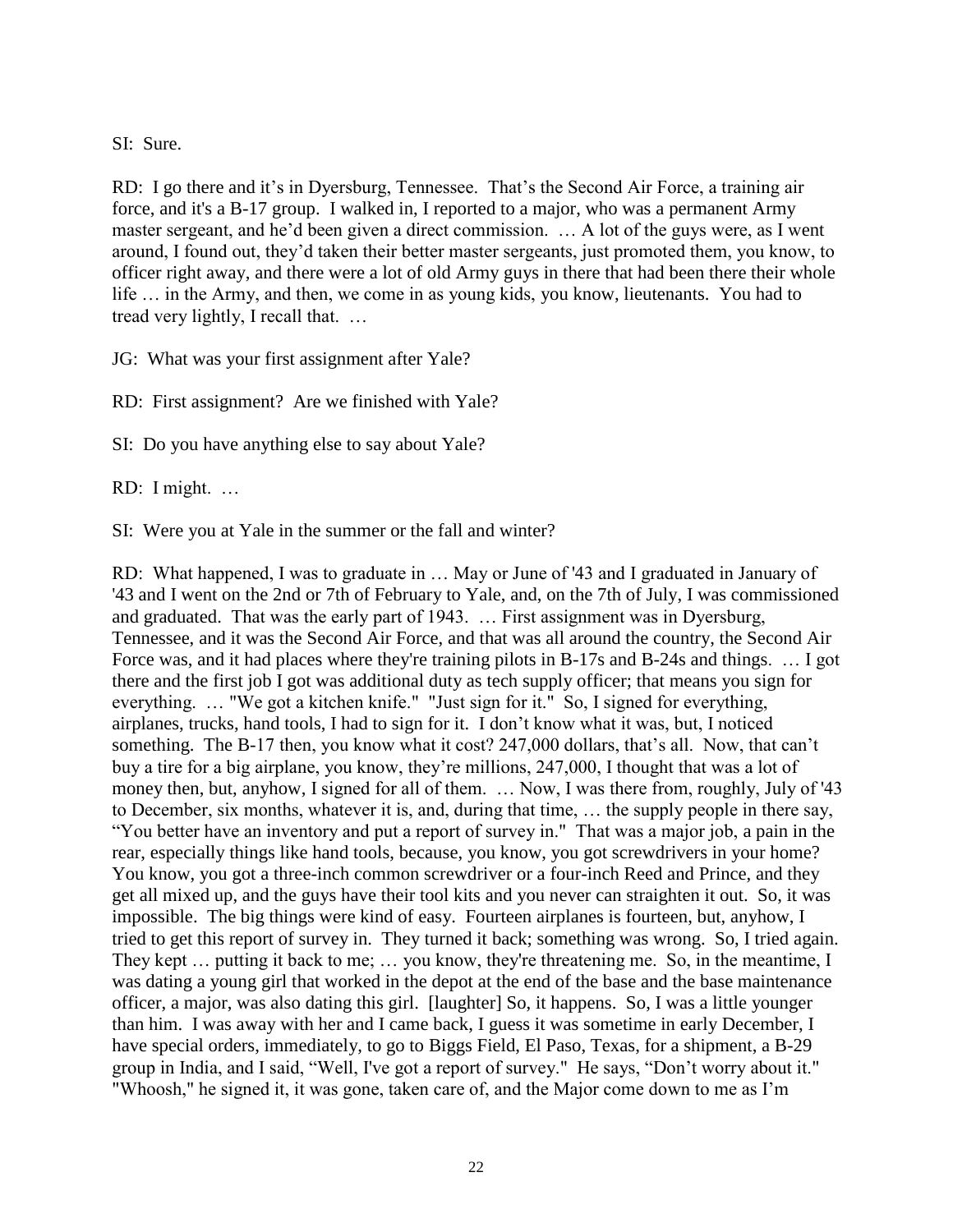leaving, and he says, "You know, it had nothing to do with your dating the girl," which told me it did, [laughter] but, anyhow, … I now have to get to El Paso in a day or two. … It was raining like it never rained before. I couldn't get out, I couldn't do a thing. Let me get back to that; now, I think I have some more to tell you about Dyersburg, then, I'll come back to that story. Oh, yes, we had an incident there. We had to service the airplanes that would take training missions. Maybe eight or ten airplanes would go out at a time and somebody came running to me and says, "We serviced some of these B-17s with the wrong kind of gasoline," lower octane, for trucks, as opposed to aircraft, "and they're up there flying. Don't know what will happen." So, we went into panic mode, you know, because we don't know. So, we got them all back. We never could find out, but, everything worked out all right, but, it was kind of frightening. That happened. I guess that's all, yes. So, anyhow, when I got these orders, I'm trying to get out of Dyersburg, and I went to Memphis and I tried to get a commercial air [flight]; I couldn't get out. Finally, I took a train to, it could have been Louisiana or something, then, I took a flight, and I got to El Paso, and they had shipped out the group, and they had refilled it with somebody else, and, now, I'm there as a guy hanging on, you know, no place to go. I was very disappointed, because, ... you know, B-29s, they were the biggest thing, … and India. I was later to find that I was lucky. My whole career in the Army, I was lucky. You'll find out later. So, I was in El Paso for about, maybe, the better part of December of '43, as an extra person, you know. So, finally, they put me on orders to go to Blythe, California. You've probably never heard of that. It's almost directly east of Los Angeles, at the bottom of the Mojave Desert, hot. This was now in January of '44, 130 degrees Fahrenheit on the wings. You want to service the airplanes, you can't even touch them. You've got to have gloves and this is wintertime. So, I was there and I was fumbling around and, finally, I got orders, again, to go to Casper, Wyoming, with an aerodrome squadron. … These aerodrome squadrons were a special idea of Hap Arnold, who was the head of the Army Air Forces, and … he wanted to have, I don't know, like fifty aerodrome squadrons who could maintain the aircraft and, also, maintain the security of the area, in case enemy soldiers come in. So, we had guns and you had to learn how to be soldiers, and none of us were, you know what I mean? … I wasn't and the guys, the mechanics, weren't, either. So, we go up to Casper, Wyoming, and we start to fill up the squadron, … and it's about, I think, maybe, two hundred men, I don't know, … and about ten officers, something like that, and all kinds of specialties. We start to go through a series of training things, shooting on the range, you know, getting physically ready and stuff like that. So, there was a captain who was the head of the squadron, his name was Max Wexler, and he was from the Chicago area, and I got along pretty well with him. So, he said, "We'd better have a hike, see what the troops could do. Let's lay one out." So, he and I get in the jeep and we lay out this hiking thing and we picked twenty miles, which isn't too bad, right? So, we got on there, we took off; we got the troops to go. Well, it was a debacle, because we had them walk too fast, too quick, [Mr. de Sante imitates heavy breathing], blisters, all kinds of [problems], and we just jumped into it, you know. So, we quickly regrouped and said, "No more of that. We have to learn," you know. Nobody told us what to do. We're just trying to figure it out. Another incident, which is kind of funny, … we were living in tents and we had this bivouac area and we set up perimeter guards. [laughter] "Captain," I said, "let's try to penetrate the perimeter." So, we go out, in the middle of the night, one night, we're starting to crawl around in the dark. This is, you know, the middle of nowhere, creeping up on the sentries. We hear this noise in the underbrush, big hog, big, black hog. I mean, he was monstrous, scared the heck out of us. We just took off and ran away. [laughter] So, that was the end of our penetration of the defenses. …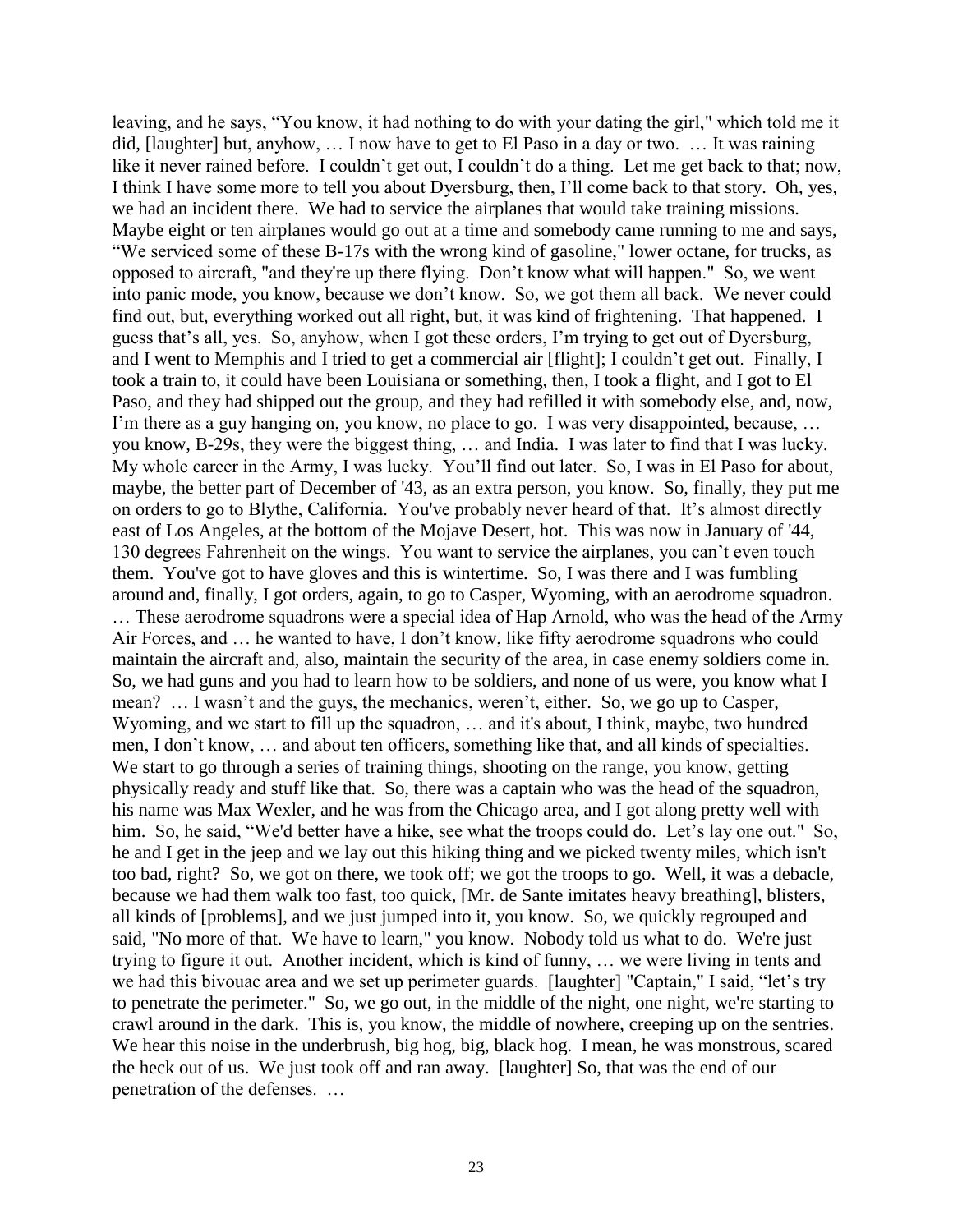SI: At all of the different bases that you were assigned to in the United States, how would you describe the men in the units that you were assigned to? Were they from all over the country? Were they young?

RD: Yes, the people that were working with me?

SI: Were most college educated?

RD: No. Most of the guys, … well, I was working mostly with enlisted men, who were a mix of old regular Army guys and young kids, just come in, … and some were real good, some were real bad, you know, but, we had several kinds of trades there. We had, like, sheet metal workers, electronics, not electronics, radio people, didn't have much electronics then, … engine people, things like that, you know, parachute people.

SI: Did you get the sense that the Army Air Force had tried to draw in experienced people from, say, the airline industry or was it more haphazard?

RD: Yes. You know, [it was] mass confusion, because, now, I jumped around from place to place and I never got settled. … I kept missing things, you know. I did notice, we interacted with the community pretty good. We were in, it was either Casper or McCook, Nebraska; we moved that squadron, … directly to McCook, which is, I don't know, maybe three, four hundred miles away. I'm not sure why. Oh, we had the overseas POM, they called it, Preparation for Overseas Movement. It's the predecessor to actually going overseas. So, we'd gotten that some time when we were in Casper and we were accelerating all our getting ready, you know, and that means that you get priority on filling your replacement people, on building up your supplies, all that kind of stuff. …

SI: How long were you stationed at McCook Air Base?

RD: … I've got to refer to my notes, because I don't remember exactly. We went to McCook, Nebraska, yes, with two hundred-and-fifty enlisted men and ten officers, six months training there, being soldiers, … from about January to June of '44. Then, I was promoted to first lieutenant, because it was just about a year … and we shipped to Casper, Wyoming. The same, the whole unit, was shipped, and then, our POM was cancelled. I have no idea why. Now, we're a squadron, but, we've got nothing to do. So, another guy and I were sent to B-29 school in Pratt, Kansas. It was about a six-weeks … course. I have an incident there I remember. We were being shown around ... this monstrous plant where they're building the B-29s, and all the women working there on the floor, and we're walking, young officers, you know, and the girls down there are whistling at us. Well, I felt about this high. I really never felt so embarrassed in all my life, you know. So, I realized how, sometimes, … the girls feel when the guys do it, you know, but, really, it was a shock to me, but, anyhow, we went through that course, and it was pretty good. Then, I came back; now, the squadron is broken up. I go to Hamilton Field, California, and, now, I'm shipped overseas, to APO 953, Hickam Field, and I report there, and that was about … August of '44, and I report to a full colonel. Do you have any military at all? …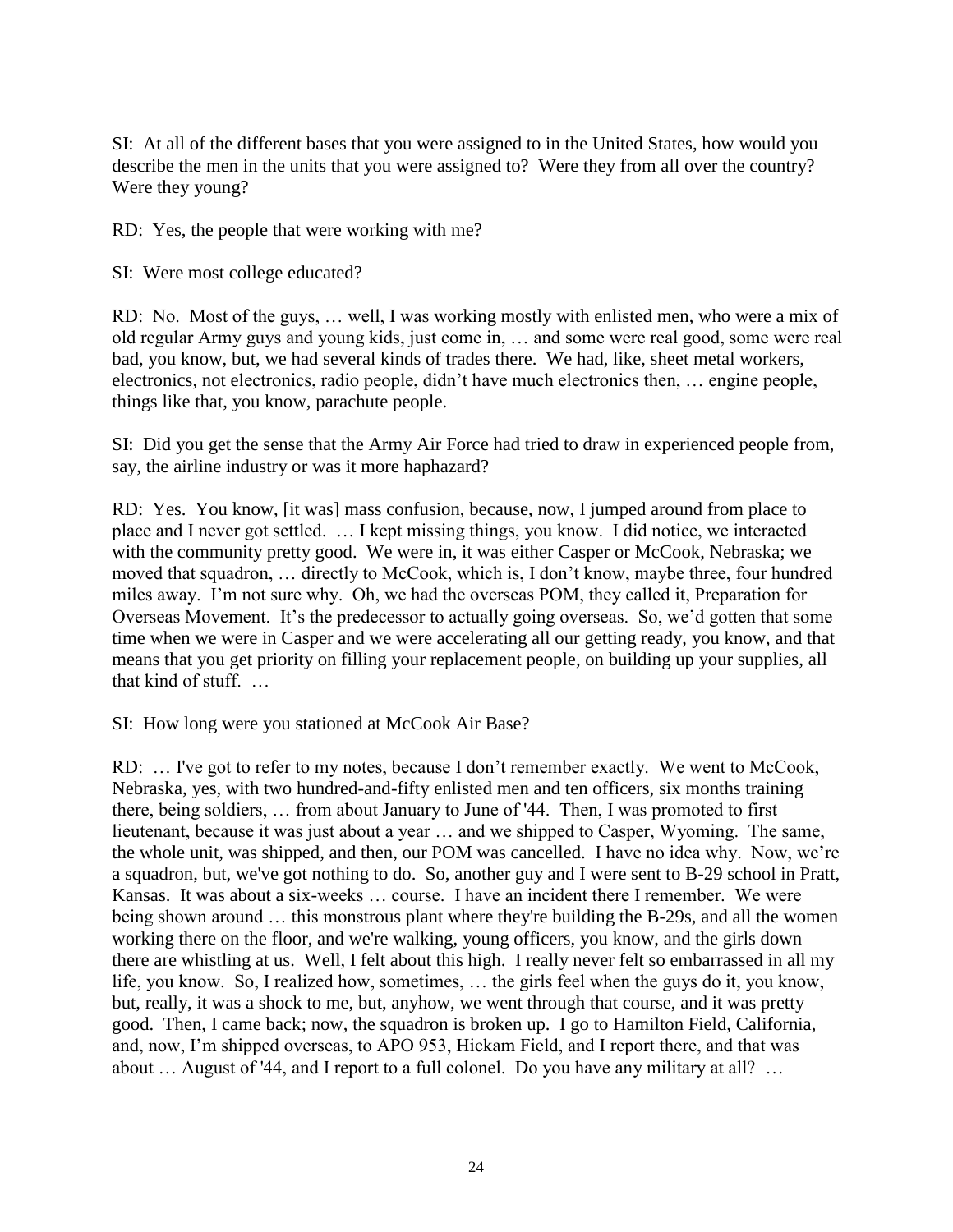#### SI: No.

RD: Okay, a full colonel, back then, was like God. Today, it's nothing, anyhow, and I'm a first lieutenant. So, I go to the guy and salute, you know, stand there, and he says, "What kind of airplanes have you worked on?" So, I said, "I worked on B-17s, B-24s, B-25s, and I went to this B-29 school." So, he says, "Well, … we can assign you to Kwajalein," you've heard of that? "or to John Rodgers." He said, "Do you have any choice?" and I've always been told, "Don't opt for anything, just take what they give you. You might make the wrong choice." So, I said, "No, sir, no preference." So, he says, "Well, I think we'll send you to John Rodgers," and I said, "Okay, when do I take off?" He says, "You don't, it's right next door." So, we were at Hickam Field, and right next to Hickam Field is a Navy air station, it's called John Rodgers. It's now the commercial airport for Honolulu. It's connected, by the taxiways, to Hickam Field and we were sent over there because it had longer runways and, also, runways of deeper impact. … A B-29 could not land at Hickam, because it would break the runways; it's heavy. So, we were sent over there and I used to live in Hickam Field and drive, I had my own jeep, and I'd drive over to the thing, and I was there for about a year, more than a year, I guess two years. We lived in BOQs, bachelor officer quarters, four officers to a group, and … one side of Hickam was men and the other side was women. [laughter] It was tough. … [There are] a lot of bugs in Hawaii, so, we'd go to the supply sergeant and get cans of aerosol bombs, and, … I don't know how often, but, maybe once a month or so, when we'd go out to work, we'd put aerosol bombs, on newspapers, set them off and go to work, put them in all the rooms, come back and sweep all the dead bugs out. My wife had a fit at that, but, that's what we used to do to take care of the bugs, but, we had a lot of fun there because, you know what it's like, living with a bunch of guys, good times. What our job was over there was to service the airplanes going through from the United States to the Pacific Islands, and we'd get thirty to fifty airplanes a day, big operation, and there was a Major Stoup, S-T-O-U-P, I remember him, … he was the head guy, and … I and another first lieutenant were his assistants, and we had five hundred people, all kinds of trades, and, while we're there for this two years, the Major gets a heart attack. So, guess what happened? … I got promoted to captain, nine months after being promoted to first lieutenant, because I ranked my friend by seven days. … If it was the other way around, he'd have made it. That was back in the day; now, the Air Force is more like, then, it was the Army Air Force, I guess, now, … you go by years you're at [a rank], but, this was only nine months. So, I got promoted very quickly and I had to run the thing while he was in the hospital and they needed a little bit of rank, because they had guys coming in with all kinds of ranks. So, we had this operation that ran twenty-four hours a day, seven days a week. So, it was a busy field, that's why I had so many people, and we used to work different shifts. You know, you work graveyard, whatever it is. I had to do all the shifts … and all the planes would leave, like, between six-thirty and seven-thirty in the morning to go south, so that they would land in daylight, and they would come in the night before or whatever it was, you know. … As soon as they could get ready, if they had nothing wrong with them, we'd just put gas in them and they'd go. So, one time, we're out there and I was on duty, and we had, let's see, [to] give you an idea of what this thing looked like, see, there's about forty of them there, lined up, … wingtip-to-wingtip, see. … The way we kept track of the status of these planes was, we had a big blackboard, like this, only bigger, [each] airplane, red "X" means it can't fly, red diagonal means something is wrong with it, and nothing means it's good, and, starting about midnight, they would go out and service the airplanes with fuel, the good ones, the ones that could fly out, and these things would pump gasoline at a very high rate into both wing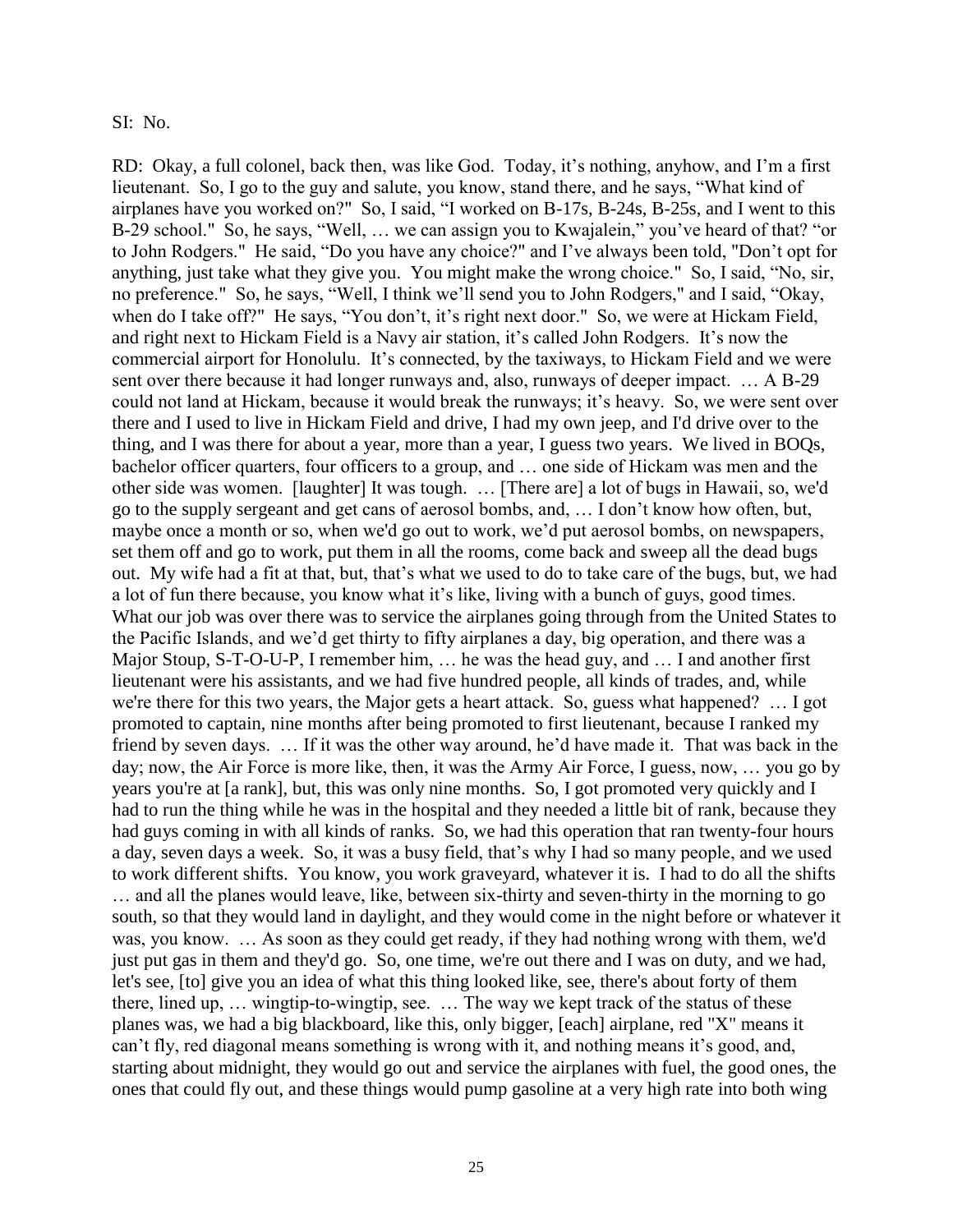tanks, and it would go through all the things. I mean, I don't remember what the gallons per minute [was], but, a lot, because they would service maybe thirty airplanes, you know, in a couple of hours. So, we're out there, we're talking, and so, one plane had a fuel transfer valve in the bomb bay [that] had been replaced and … [the board] indicated it was okay, so, they were going to service it. It wasn't. Something went wrong. They put the gasoline in the top, it went out the bottom, because this valve hadn't been replaced. Well, there was a pool of gas, you could smell gasoline a half-a-mile away. So, a guy comes running, "What are we going to do?" I said, "Shut down everything." They used to move those planes with [what] we called a Cletrack. It was like a small tractor, you know, like they have in the airports. They had a little bar and you pull it. So, it's nothing. So, they shut everything off. I called the Navy commander over at the other side of the field and I said, "We've got a crisis," you know. So, there was somebody there. So, they bring over their fire trucks and nothing moves. Everybody's quiet, because if anybody had [made] a spark, the whole bunch would have gone up, and then, my career would have gone, [laughter] the whole thing would have been a fiasco. Well, we came out of it all right, but, they went out there and they put foam all around, and then, they put a rope to the B-29 that was sitting in the fuel. They pulled it out with the rope, and they got it out, and they gradually contained all this mess, and it came out all right. We never could find out how it had happened, but, … it wasn't as sophisticated as it is today. It was just, you know, a marking system; so, somebody marked something wrong. I don't know, … but, that's one that really scared me. … [If] we changed anything, [if] we changed an engine on one of the B-29s and, every time, back then, when you change it, you have to slow time it, go up and fly around a little bit. So, I went up with this [plane]. I would go up on a lot of test hops, when I knew the pilot. If I didn't know the pilot, I wouldn't go, because I found out, from my experience, that most accidents start with something going wrong with the airplane, but, if a good pilot's there, he knows and he can take care of it, because, you know, it's a mechanical thing and things go wrong, but, if you don't have a real smart pilot, it may get … out of hand. So, anyhow, I'm sitting in the bombardier's thing, it's up in the front here, and the pilot and the co-pilot are behind me. We lost an engine on takeoff and the whole thing, "Boom," like that, you know, stopped, and I slid right up against the glass. … By the time I got myself reorganized again, he had the prop feathered, the engine shut off, the fuel shut off, nothing. So, we just came around, but, if he hadn't been good, you know, what might have happened? Also, I served on an accident board while I was out there and we had a lot of different aircraft. We had a B-25 incident, you know what that is, that's the airplane that Mitchell used, right? There were several versions of it. … There was an H, I think, where they had the cannon in there, but, anyhow, this was one of them, and it crash landed. I don't remember the specifics, but, I do recall, we got the airplane and … we began to look at what had happened. ... The pilot had lost one engine while he was flying, and then, he started to transfer fuel from that engine. So, for weight and balance, he moved the fuel back and forth, you know, from one to the other, and there's twenty ways to transfer it. So, he's moving it to the good engine and he lost the second engine. Now, he's got no engine and we looked and we found it. So, we said to a guy, one guy we knew, … "Will you take a B-25 up, shut off one engine, do exactly what this [guy] had done, and see what happens?" So, he did it and he starved the engine of fuel, the second engine, so [that] there was something wrong. So, we then looked into it a little more, found out that there were twenty ways of transferring fuel in this airplane. You've only got a pilot and a co-pilot. So, we wired Wright-Patterson and said, "There's something wrong here." So, they shut all the B-25s down, right then and there, just put out a tech order that said, "Do not fly until they straighten this out," and they played with it for a week and they said,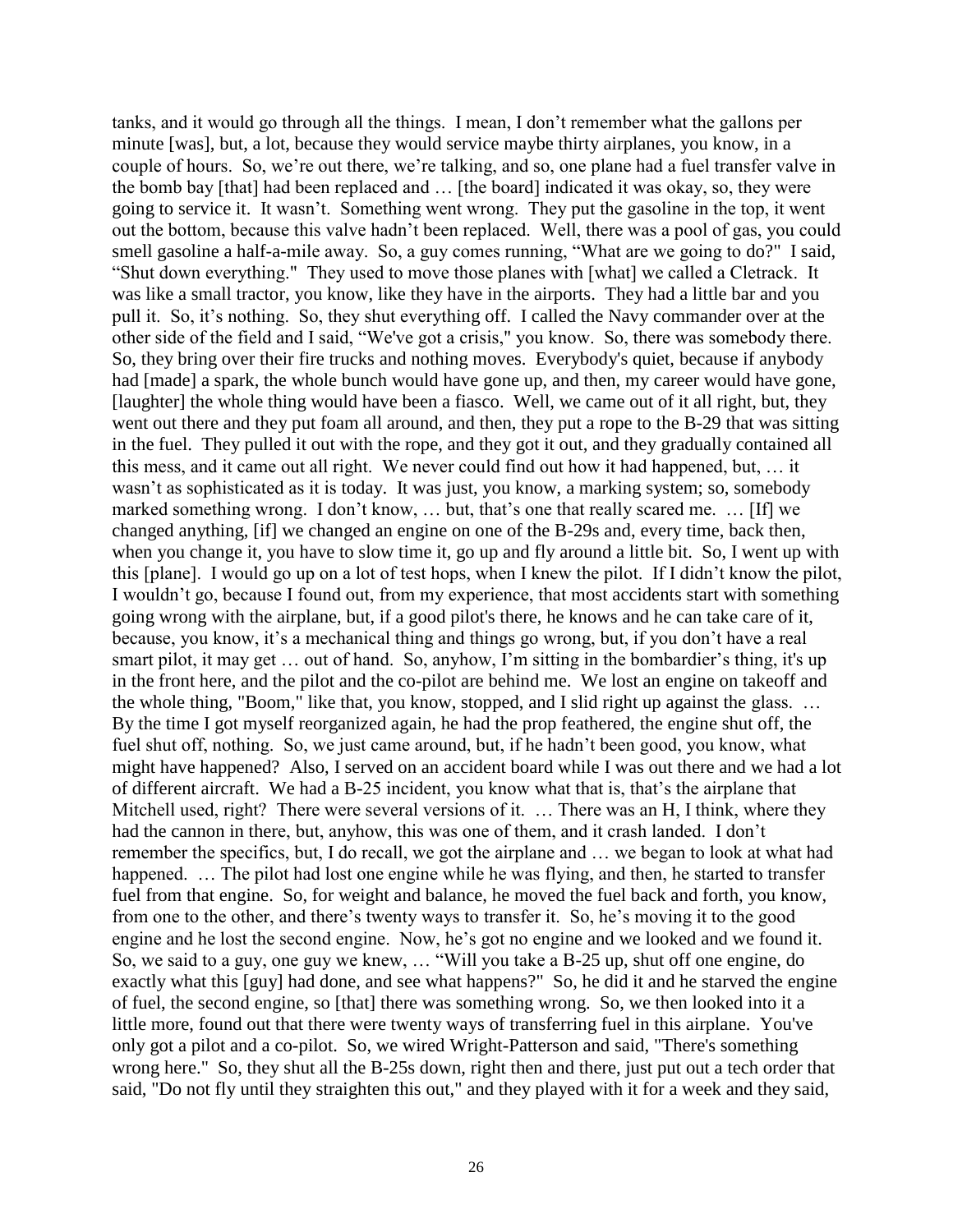you know, "Just cut out this particular way, so [that] you can't do it that way anymore." So, that took care of it, but, it was something [that] just happened, you know. If we didn't have this pilot go up and find it, we never would have found [out]. So, we had that happen.

# [TAPE PAUSED]

All right, a little bit more about Hawaii; the B-29s, at that time, … they hadn't flown them too much and there were problems with them. You know, if you notice from the design, it's a very beautifully designed airplane. It has a nice tight nacelle, you know, very aerodynamic, but, the price you pay when you do that is, you don't have an awful lot of air going over the engine, and it's an air-cooled engine. … You used to check those engines out by running the full power, and then, cutting out one of the magnetos and seeing how much the RPMs dropped off. You couldn't do that with a B-29, because it would get so hot. … So, they said, "What are we going to do?" Well, they checked them by getting ready to takeoff and going down the runway, full power, then, they checked the magnetos, and, if they didn't work right, then, they'd abort the takeoff. So, you have to do this while they're going down the runway, so, it's very hairy. So, they kept working at it and they eventually got it so they got more air. They put baffles in there to get the air in, especially the top cylinders, which kept running hot. They did that, but, it worked out pretty good. Now, what was I going to tell you about? Oh, we used to get, as I say, maybe thirty airplanes a day, maybe more, and there'd be ten '29s in there, you know. We used to get all kinds of airplanes, but, anyhow, there was a group of B-29s that went through that had a special marking on the tail, it was like a triangle, and they had civilian guards, and they said, "We don't want anybody to service these airplanes. We'll service them. Just give us the gas truck, bring it out by the airplane and leave us alone." We said, "All right." So, we did it and we wondered, "What's going on?" you know. This was about June or something, maybe May or June of '45. So, the next group of them come in, … you know, all with the triangles would be all the same bomb group or wing, whatever. Four of them came in in the next group. They weren't as careful as the first group. They said, "Service every part of the airplane but the bomb bay." So, we began to figure, "Something's in there. There's some kind of a bomb in there," you know, or whatever. So, we didn't hear any more until ... the bomb dropped, and then, about two days later, the *Enola Gay* showed up on the scene. That's when I took the picture there. They flew back then, after that. So, that's how we knew about that. A couple of days after that, General LeMay, who you may have heard of, he was very, very much of a … hawk, I mean, over-hawk, [laughter] ... he had his own B-29, and he smoked a cigar where you're not supposed to smoke, you know. Anyhow, he took off from John Rodgers, non-stop, to Washington, DC, the first time it had ever been done. That was a long flight.

----------------------END OF TAPE ONE, SIDE TWO-----------------------------------

SI: This continues an interview with Mr. Richard de Sante on April 16, 2002, with Shaun Illingworth and Jonathan Gurstelle in New Brunswick, New Jersey. Please, continue.

RD: Yes, I forget where I was, but, talking about General LeMay, he flew from … Hawaii to Washington, non-stop. They put extra special, more fuel in the bomb bay tanks. It was loaded with gasoline. Now, a B-29, I'm not sure [if] you know this, but, … characteristically, when it took off, it stayed right on the deck for a long time before it got enough speed to go up. Most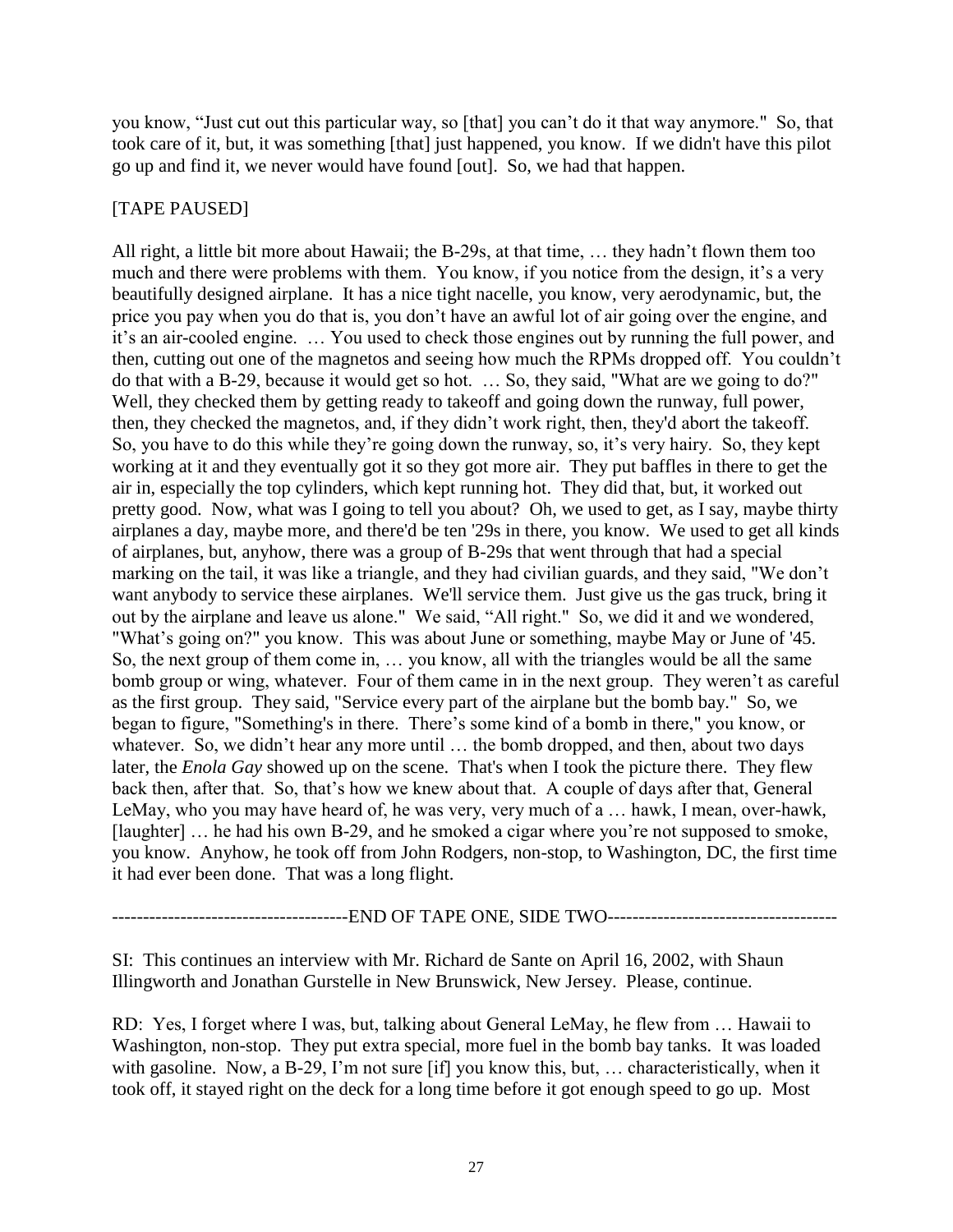airplanes, they go right [up], like that. This thing, you couldn't see it for a long time; finally, it would go. Well, it was really bad with him, because he was so heavy, they took off and they just hugged that water, you know, for the longest time. Then, finally, he got up and he made it. That was interesting. After the war, then, everything was geared toward, "Well, what are we going to do now?" and I was now working in the Hawaiian Air Depot as chief of maintenance, which was back at Hickam Field, and a lot of guys got separated and, you know, that kind of stuff. Everyone wants to go home and they started a project called the "Sunset Project," to take all these airplanes and put them back someplace around Arizona and put them out in the desert there, … protect them, save them for the future. There were about eleven hundred aircraft in this Sunset Project and I was made the maintenance officer of it, and … we had no, hardly any, people, because most of the GIs were gone. So, we got some people from the depot, we scrounged here and there, and we took a long time, [but], we finally got enough people to start servicing [them]. There weren't enough people to fly them back. It was a real mess, but, it took maybe the better part of seven or eight months to get this all organized and off the ground. I was recommended for the Bronze Star and the recommendation went up to the next office and they okayed it, but, then, it disappeared. So, I don't know what happened.

[Interviewee's Note:

# Bronze Star Award for services at 1522 AAFBU, APO 953

Upon completion of the oral archives interview in April 2002, I decided to investigate the "unfinished" status of my Bronze Star recommendation referred to in the interview.

I brought the matter to the attention of my US Congressman, the Honorable Frank Pallone, Jr., and, as a result, I was belatedly awarded the Bronze Star on January 28, 2003 for, "exceptionally meritorious performance of duty during the period of 17 November 1944 to 1 September 1945 at the 1522 AAFBU, Pacific Air Transport Command, APO 953."

During that period, as a first lieutenant, I had been abruptly thrust into the position of Acting Chief, Aircraft Maintenance Officer, (to replace a Major Hugh Stoup, who suffered a serious heart attack) and, as such, was responsible for some five hundred commissioned and enlisted Aircraft Maintenance personnel, of all trades, in the servicing and routing of all the thousands of US Army aircraft *en route* through Hawaii to the Pacific Theater combat areas.]

I guess that's about all. I went home in the summer of '46 and I went to Camp Beale, California, and I was separated there, and, when you get separated, you get enough time to go to your home, which is all across the country. So, I got, like, forty-five days transit time as part of my separation. I was now a captain; I got promoted to major in the Reserves. I joined the active Reserves and I was in there for, I don't know, twelve years in all, … a total of about sixteen, fifteen years I had of active and Reserve time, and then, I got out. I was a lieutenant colonel now, but, I still got out, because I was working for the government, and some friends of mine had been in the Reserve and they got called up. … By the time they came back, they got their job back, but, they missed opportunities for promotion. You know, if you're a GS-14, let's say, and you go away and you come back, they give you your 14 again, but, in the meantime, if you'd been there,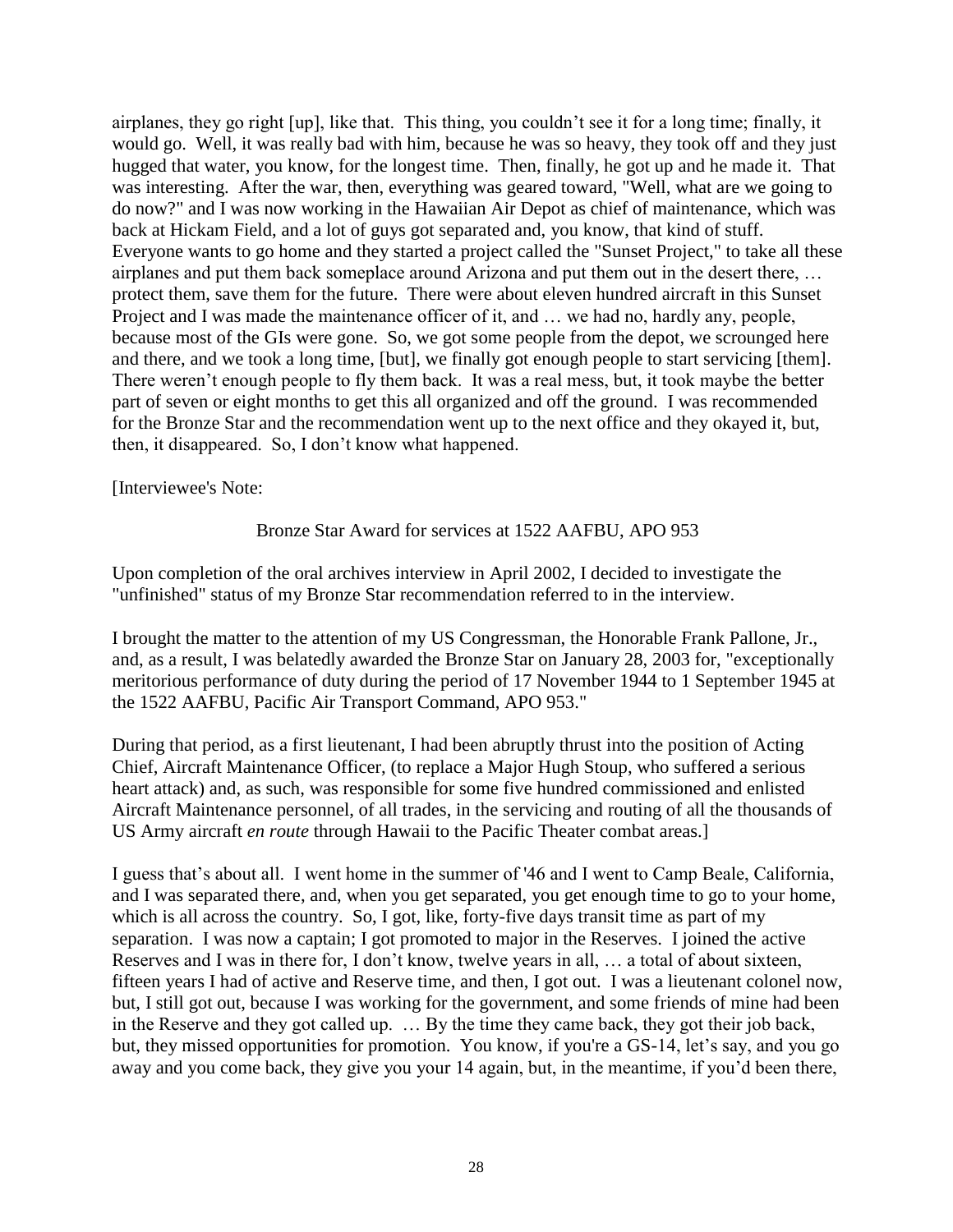you'd have been a 15. So, I figured it wasn't worth it, so, I got out, and I got my honorable discharge in 1960 from the Reserves. That's about it, I guess. Oh, my brother.

JG: Oh, yes, please tell us about your brother.

RD: … He went into pilot training about the same time, … well, a little bit after when I started, and he was also in Tennessee. When I was in Dyersburg, he was nearby, or some time later, but, he went around the route of Second Air Force training. He became a P-47 pilot and he got into the Pacific Theater, '45, in the spring, I guess, and he was flying off an island called Ie Shima, which is near Iwo Jima [Okinawa]. They were providing fighter escorts for B-29s. It was in the twilight years of the war, you know, but, he flew about ten missions, I guess, or something like that, and he was successful. He came back, which is important.

SI: Did you ever meet any Rutgers men at anytime while you were in the service?

RD: Yes. We had a meeting in Hawaii of a bunch of Rutgers guys that you said you had the copy of. I forgot who they were, but, I was looking for it before I came here and I couldn't locate it. I went frantically through all my papers.

SI: I remember one man's name, Christopher Maggio.

RD: In my class, from Buffalo; did you interview him?

JG: I did not interview him, but the project has.

RD: Oh, okay.

SI: We just posted his interview to our Internet website.

RD: I remember it. Well, anyhow, I had that picture for some time. That was the only incident I had where I met any Rutgers guys. I met a lot of people in Hawaii, different guys going and coming, you know. Oh, I did meet Al [Alexander N.] McClees. I don't know. He was a classmate of mine. He went through, I can't remember when, and, I think, another guy named Sam Piller.

SI: Yes, we have interviewed him.

RD: Recently?

SI: It may have been in 1997 or 1998.

RD: He's had a stroke.

SI: Oh, yes. I am sorry to hear that.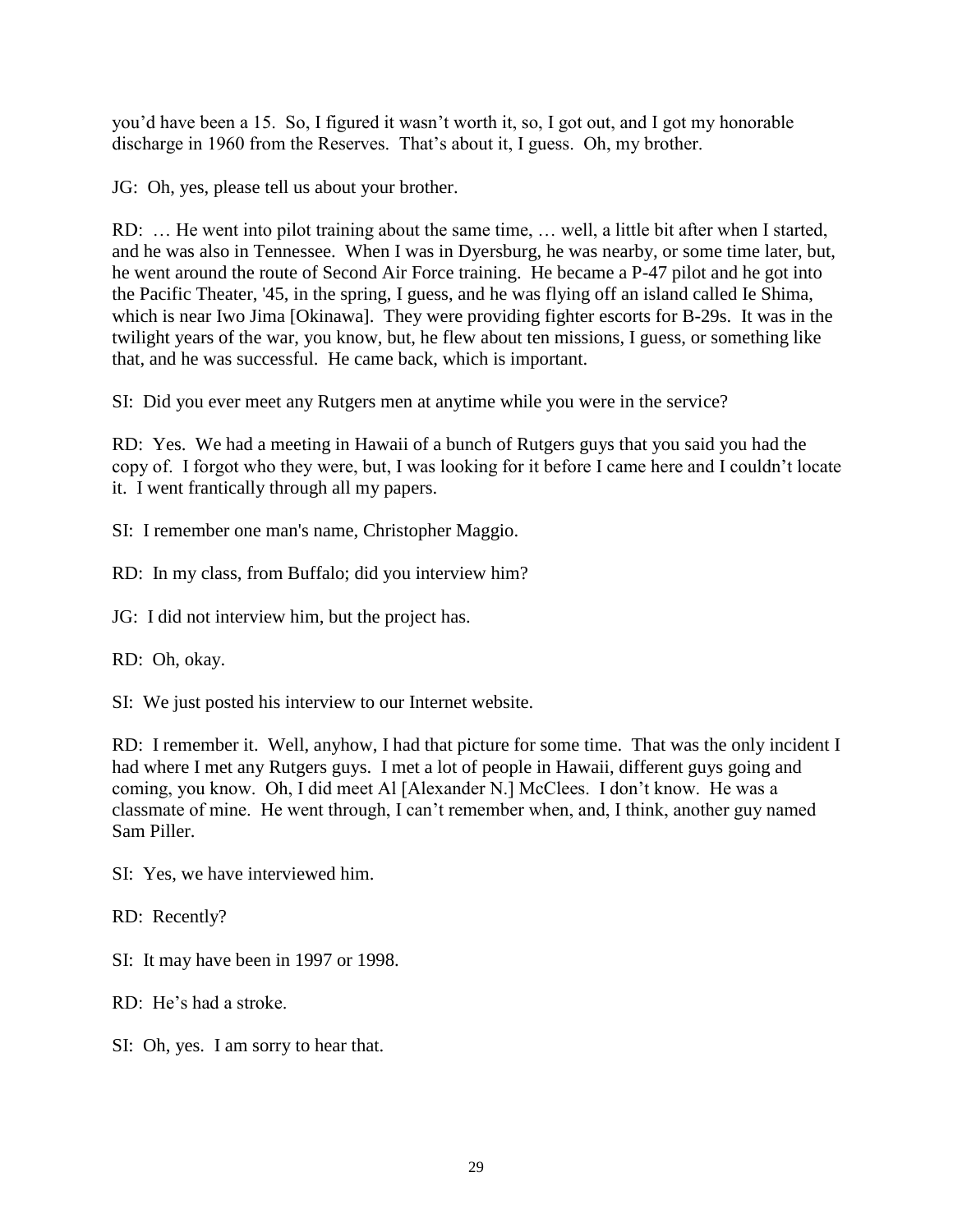RD: Yes, … they were both flight engineers on B-29s. So, I happened to see all these guys because all the '29s would come through our place. I'd keep an eye out for them.

JG: How did the war shape who you are today?

RD: When I came back, I was eligible for a full GI Bill, you know, and I never took advantage of it.

JG: Why?

RD: I don't know why. I went back to Rutgers for some courses, like I was talking to you earlier [about]. I took a course in psychology, public speaking, marketing, maybe they were the three, and that was it, night courses. I was working, but, in retrospect, I should have gone back, you know, got a Masters and a doctorate. I could have done it easily, but, it just … never entered my mind, you know. So, I went and got a Masters later, at Monmouth University. … I got it in '74. I was not a young man then. [laughter] In fact, I was … one of the oldest guys in the class and I was helping direct the professor in which way we should run the course, because they were just starting. Remember, I told you how it was a small school and they were just bringing their MBA program online, kind of like, because we helped tailor it and that was fun. So, anyhow, I did not use my GI Bill. When I got my house, again, I didn't use the GI Bill, because I bought an insurance policy, life insurance policy, which gave me the same rate as the GI Bill. I think it was four percent or something, very nominal. I didn't need it, so, I never … took advantage of it. I never used the 52/20 Club. You heard of that? I didn't need it. … I guess I should have used the education part, but, I didn't.

SI: Was it difficult for you to enter the workforce after the war?

RD: Well, when I came back, that's interesting, … I drove back across the country from Camp Beale, California, with one of my friends, who had worked with me on the Sunset Project, and he had some girlfriends in Texas. So, we stopped to see them, went out a little bit, and we talked to Braniff and they offered me a job on a DC-6, I think. It was a new airplane for them at the time and … I said, "I'll let you know." … So, I got home and, now, look at the job offers, you know, and all. I turned them down. I went to work for Esso at the Bayway Refinery, which was a mistake, because my mother, God bless her, said, "Take the money." Esso was paying more, but, I really never liked it, so, I left them after about a year, I guess, and I went to work down at Fort Monmouth.

SI: What kind of projects did you work on at Fort Monmouth?

RD: … I'm a mechanical engineer in an electronic environment. So, I got involved in what's called equipment improvement, analysis of failures. We used to get failures from all over the world, complaints, and most of the complaints, in the Signal Corps, then, were heat related, because … they had packed these things and don't have any way to get rid of the heat. … It's a mechanical engineering problem, rather than an electronic engineering problem. So, that's what we were doing for a while. Then, I got involved with a very interesting project called Advent. Advent was a special project to put up the first military communications satellite. That was in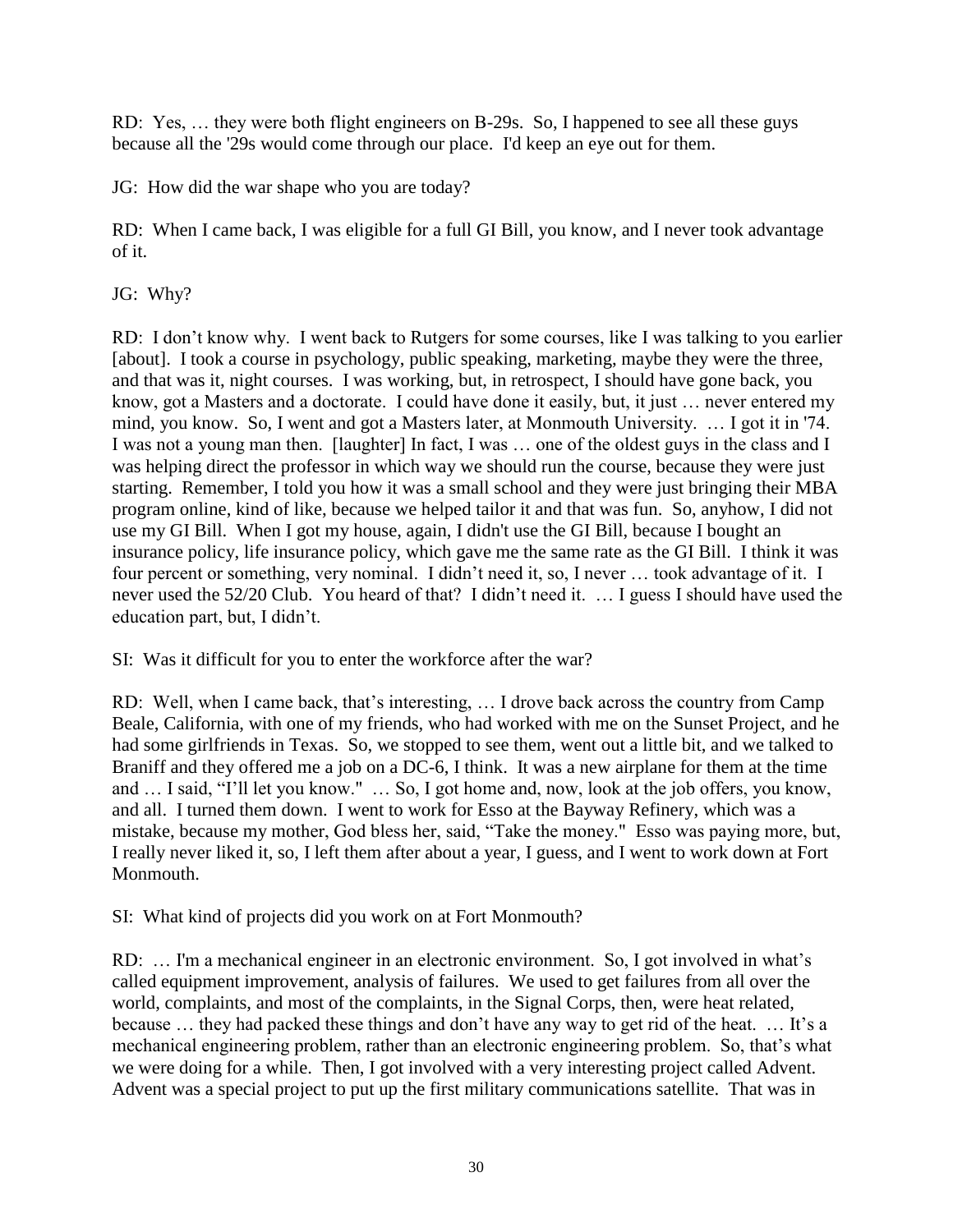1960 and we were the biggest project at Fort Monmouth. We had a general officer and we had about five full colonels, all of them had doctorates, you know, … physics, some of them had MBAs, that kind of stuff. To be part of this group was something special. We had the highest priority in the post. We were similar to the Navy project Polaris. In fact, we went down there once, to one of their [meetings]; they had a meeting every Monday morning in Polaris and I went down with a lieutenant colonel who worked for me. We go down and we were invited guests, you know. You had to get in ahead of time, get all kinds of clearances and all. So, we go in this room, it's a little bigger than this room, and there's a three-star admiral, a redheaded guy, I forget his name. He was running the Polaris project and the Polaris [project] went throughout the whole Navy and, [when] they did something, everybody jumped. So, we go in there and they start the meeting and say, "We have two guests," and introduced us, you know, all that stuff. Then, the Admiral comes in, everybody hops up, you know, and they sit down. They're talking about their problems and they were having a problem with the motor, a thrust motor in one of the missiles, and … the Admiral says to some colonel, or a captain, maybe, he says, "What are you doing about it?" … "Well," he says, "we have two contracts, one with Thiokol," and I forget the other … company, "and they're competing." He says, "Well, the first guy that solves it gets the contract," and he said something else, we've got something with the submarines up in Connecticut, … New London, and we have a problem there. He says, "What are you going to do?" … This Navy commander says, "I've already got my orders. I'm going, tomorrow morning, up there to solve that one." He says, "All right, … let me know." So, it was just, "Boom, boom, boom." So, we get back, and we were trying to do the same thing, and we're pretty successful. We actually had this program. We were the first outfit to put a communications satellite up and we did it. … Subsequently, you know, all the commercial satellites are up there, but, we paid the price, we, the government, because there were a lot of unknowns. We're building a satellite and we're building a vehicle to put it up. Well, the vehicle keeps losing it's ability to put a bigger satellite [up] and the satellite keeps getting bigger, so, they're working in the wrong direction, you know. So, they don't know what to do. So, we keep going and we had a contract with General Dynamics, out in California, and they were making the Atlas missiles and the Atlas missile, the side of it is as thin as this paper. … I don't know, you ever seen the side of one of those things?

#### SI: No.

RD: They're soft. The only reason why they stay in is because they've got all this liquid fuel inside them, but, they had an assembly line going out and we had orders for numbers six and five, whatever the different numbers [were], and we had to take whatever changes they made on them. We just had to take it. We didn't even know, at the time, and we had another contract with General Electric for the satellite, … outside of Philadelphia, Valley Forge, a million dollars a month, sole source, cost plus, fixed fee. … They kept saying, "Send more money." So, we had to keep sending more money. … The satellite we were designing was what's called triaxisstabilized. It was stabilized from the three axes, so [that] it would sit at twenty-four thousand miles up and would be relatively standing in the same spot. It's going at the speed of the earth's, you know, rotation, but, we're not sure we'd get it up there, and, as I say, the thrusters we're getting, you know, didn't have as much thrust. So, we opted to change to a medium altitude satellite, which is now up about five thousand miles, but, the significance of that is, when you do that, the satellites are going across the sky pretty fast. Now, if you're talking to somebody, and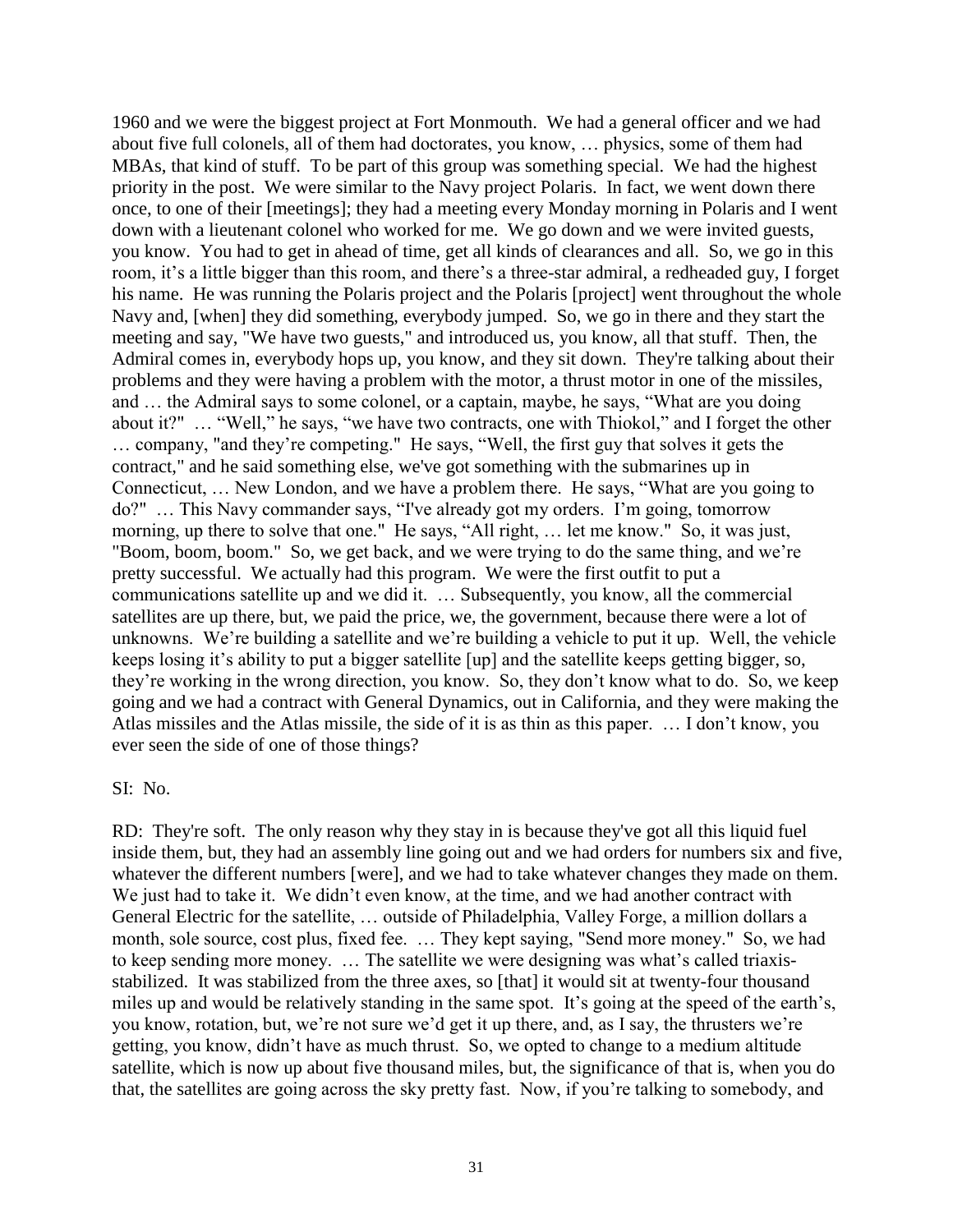you're here, and that's the satellite, it takes a finite time, … even at 186,000 miles a second, [for] that voice to get up here and down to the other one. There's maybe ten thousand miles or something, maybe more. So, this is going along and, now, you've got another one coming here, and you've got to switch from this one, which is moving out range, to the second satellite, and you have that handover problem. So, we had that problem and … our original terminals, ground terminals, were set for a fixed satellite. Now, we have to make them so that they move, because the satellites are moving. So, we had all kinds of problems, but, we worked them all out, and … Hughes Aircraft came in to us and said, "We can build you a synchronous satellite that's spin stabilized." It looks a little bit like a coffee can, you know, only a little flatter, and it would be stabilized. So, we looked at it and said, "I don't think we can do it." One of our experts, a guy from Canada says, "When you're spinning this thing and it's in a rocket, and, now, you have to turn it, it'll just wobble. It'll never stabilize right. You can't do it." So, we turned them down.

… They offered us a fixed price contract for these things. So, they went to NASA, … in Greenbelt, Maryland, [who] were just starting up. We had meetings with them. It was very funny, because we'd go down and meet them one day and they'd say, "Well, come back next Monday." We come back next Monday and a new building would be up. They were spending money like mad, concrete, and a day later, you'd have another building up. I mean, it was just fascinating, but, anyhow, they took it and it worked. Syncom worked; you may have heard of Syncom. That was the first successful, commercial, psuedo-commercial, satellite. So, we started them, we built them, and then, RCA come along, and Hughes built (it for commercial roll-over?), because of our spending all that money, you know, making all those mistakes. They were able to gain from it. We were lucky in that we kept changing our approaches, you know, and they had things then, they called them technical development plans. Books that you had to make to sell this kind of a program to Congress. We'd make a new one every week. We called it a new TDP and we'd work all weekend to do it and the General would go home and … he'd come in Monday morning, he'd grab the papers and go down to Washington and sell this program. We traveled first class, any place we went. … It was a great thing and it lasted for twenty years. Now, it's no longer a project, but, it was a great thing, a lot of fun.

SI: Were you working at Fort Monmouth at the time of the McCarthy-Army trials?

RD: Yes.

SI: I believe that there was at least one Fort Monmouth person who was taken away because he was a Communist. Do you remember anything about that era?

RD: Sure I do. I have mixed emotions about that. I knew some of the people. I didn't know them before, but, I got to know them, and I think that … most of them that were involved came from … NYU, and, at that time frame, there was some Communists there, I'm sure, and these guys were students, like yourselves. … When you're a student, you're kind of a freethinker. … You're growing up, you're maturing, and you want to try things out, whatever. So, I [have] no doubt in my mind that they probably did join or whatever, you know, but, the ones that I knew … were good, loyal citizens. I think that they did it, and then, they probably regretted it, but, they could never get rid of it. McCarthy was a bad apple, bad apple. He just was ruthless, trying to further his own ends, because one of those guys worked for me and he was as dedicated as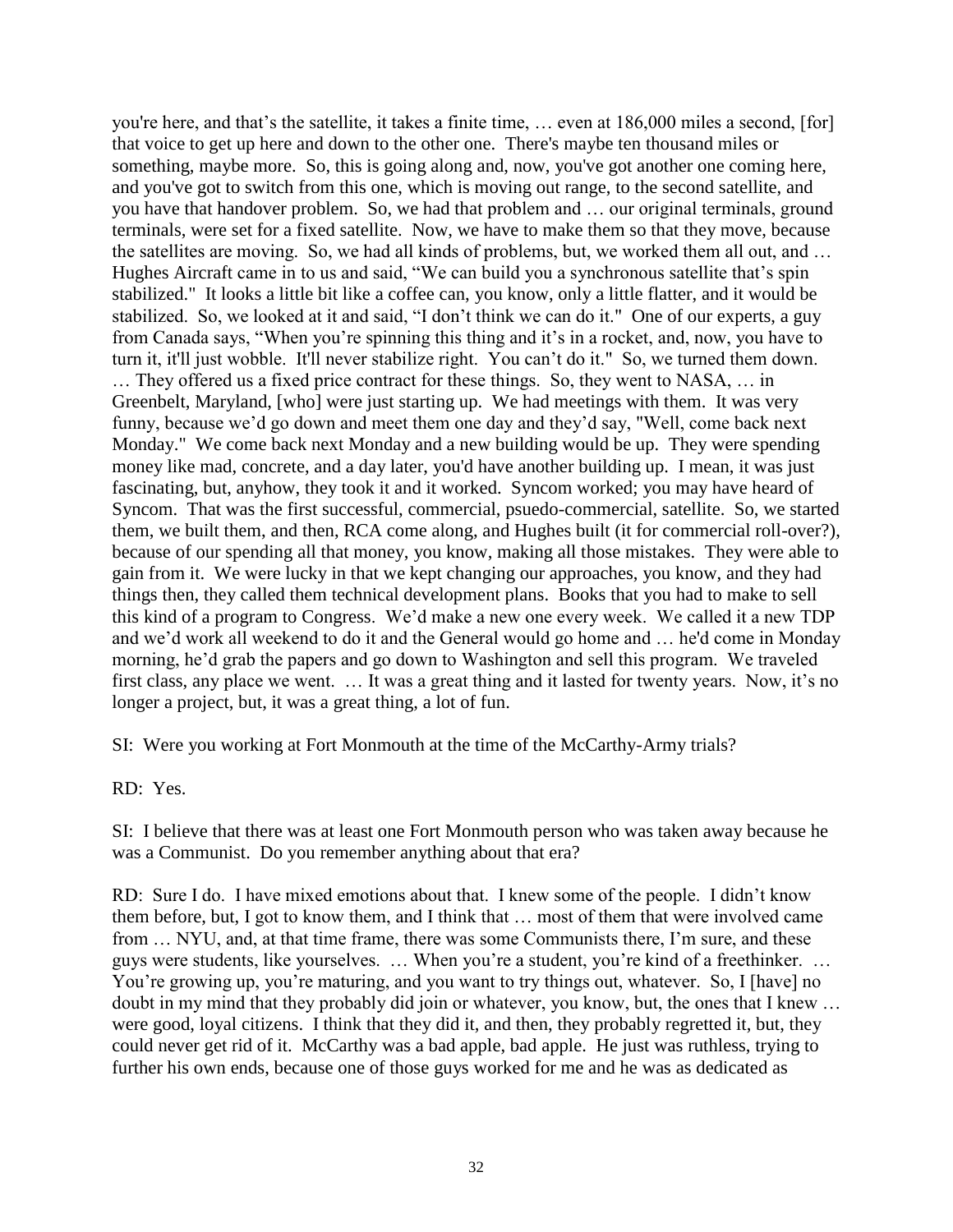anybody you'd want. Yes, I never, you know, got involved in it or anything, but, I was aware of it.

SI: Since you had to have such a high security clearance, did the FBI interview your family and friends?

RD: Yes.

SI: Were you ever able to tell them what you were working on?

RD: Tell who?

SI: Your family.

RD: Oh, yes, I could tell them. You know, what I worked on, generally, wasn't that highly classified, although I had this clearance, but, just occasionally [needed it]. I could see why that Chinese guy, whatever his name was? …

SI: Yes, at Los Alamos.

RD: Yes. There's a tendency, if you have papers, I'm not sure how to word this, because it's going on the record, [laughter] … to not treat all the things that are so highly classified the way that they're, by the book, supposed to be, because, you see, things … are classified high and, really, there's no apparent reason for it. So, you tend to, sometimes, get a little careless. I guess that's it.

SI: Are you surprised by how the technology that you developed for the military has transformed our everyday life?

RD: Yes.

SI: As you were working on it, did you ever think that it could be applied to civilian use?

RD: The satellites, I did, yes, sure. Some of our guys left and went to work for companies and, you know, made out very well.

JG: How did you meet your wife?

RD: Interesting. I was at an officer's club at Fort Monmouth, at a dance, and there were maybe six or eight couples, and she was at the table with another guy, and I was at the table with another girl, and the girl that I dated was a nurse, who, it turns out, was gay. I didn't know at the time, [laughter] but, my wife's date was inebriated. Her name was Alice Gallivan and she was a real cute, blue-eyed, blonde, Irish-Scotch girl. So, I don't know, we danced a couple of times, and then, I asked her for a date and my wife says, I must have done this, I called her father ahead of time to tell him that I was coming over, and I introduced myself to him. So, that was the masterstroke, because he accepted me and he liked me, you know, and so, when I go over to pick